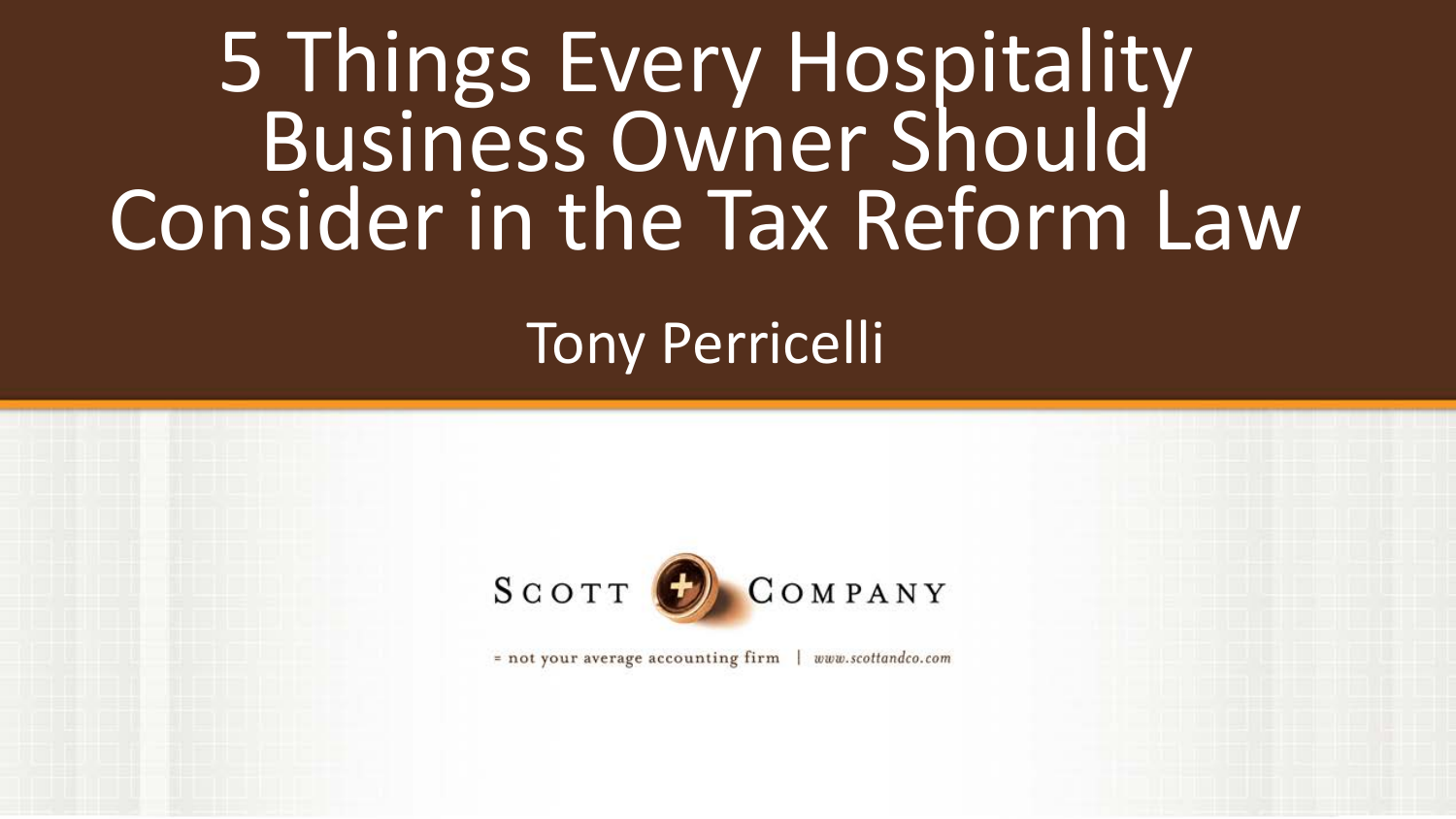# Agenda



- Corporate Tax Rate Reduction
- Pass-through Entity Deduction
- Sec 179 expensing & Bonus Depreciation
- Interest Deduction Limitations
- Expansion of the Cash Method of Accounting
- Bonus info & Bonus Individual Changes
- Planning & Strategies

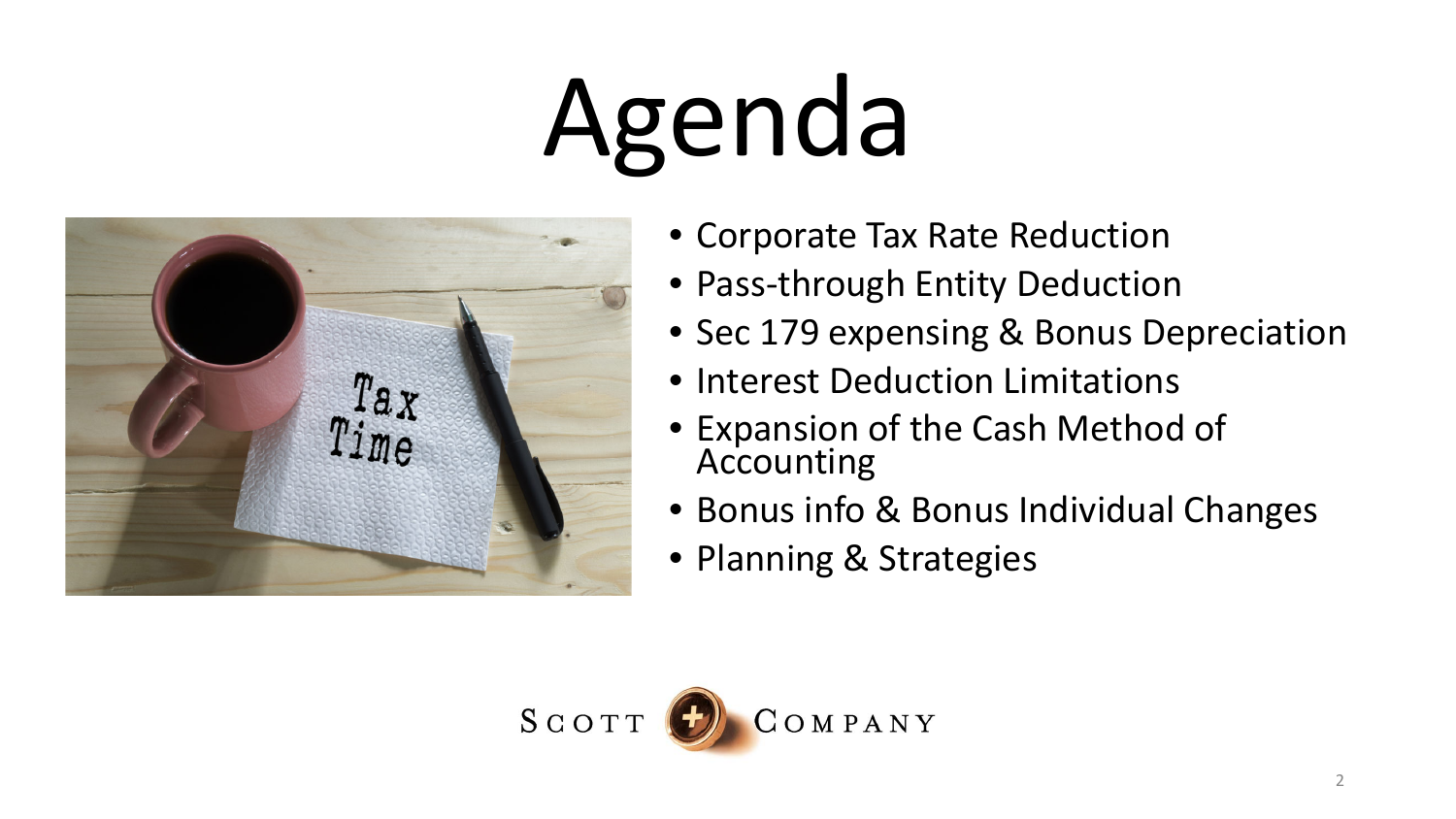### Tax Reform Update

#### Timeline of Reform Legislative Path



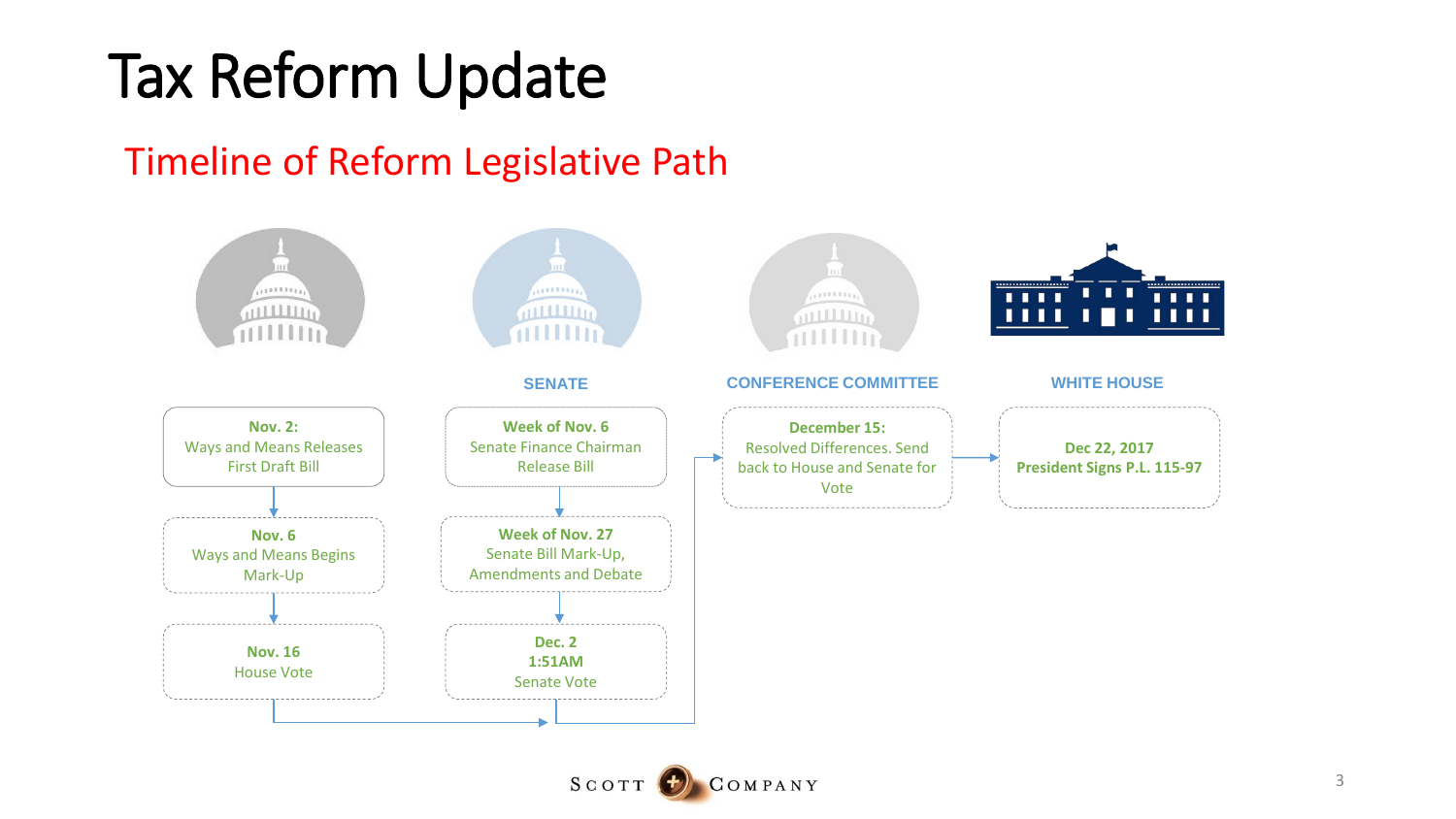## Corporate Tax Rate Reduction

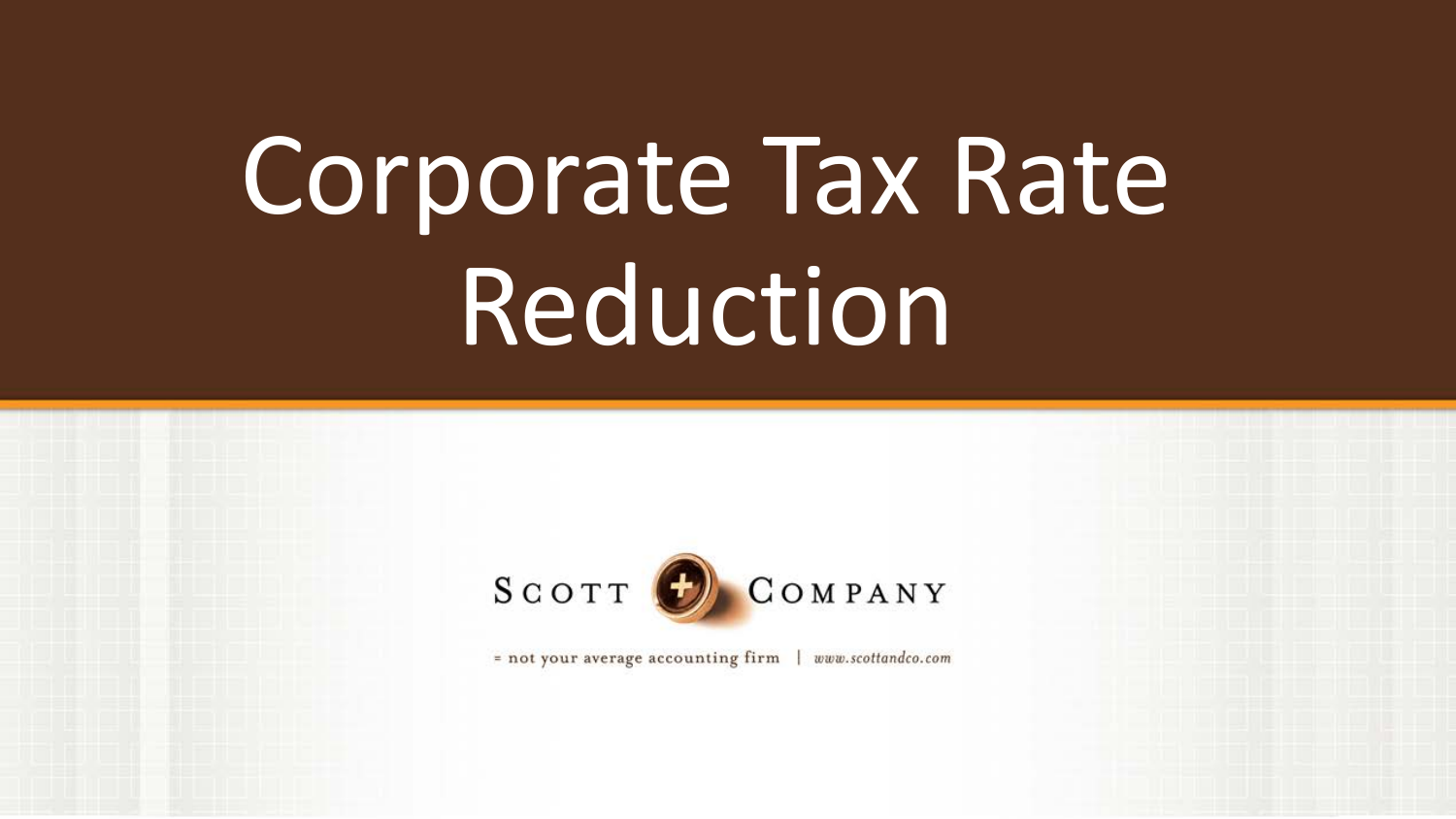### Corporate Tax Rate Reduction

Highest rate drops from 35% to 21%

#### *Old Law*

- o Corporate Tax Rates graduated up to a max of 35%, personal services taxed at max 35%
- o Subject to AMT
- *New Law*
	- o Corporate Tax Rates lowered to flat 21%, no special rate for personal service corporations
	- o AMT is repealed
	- o Permanent change, no expiration

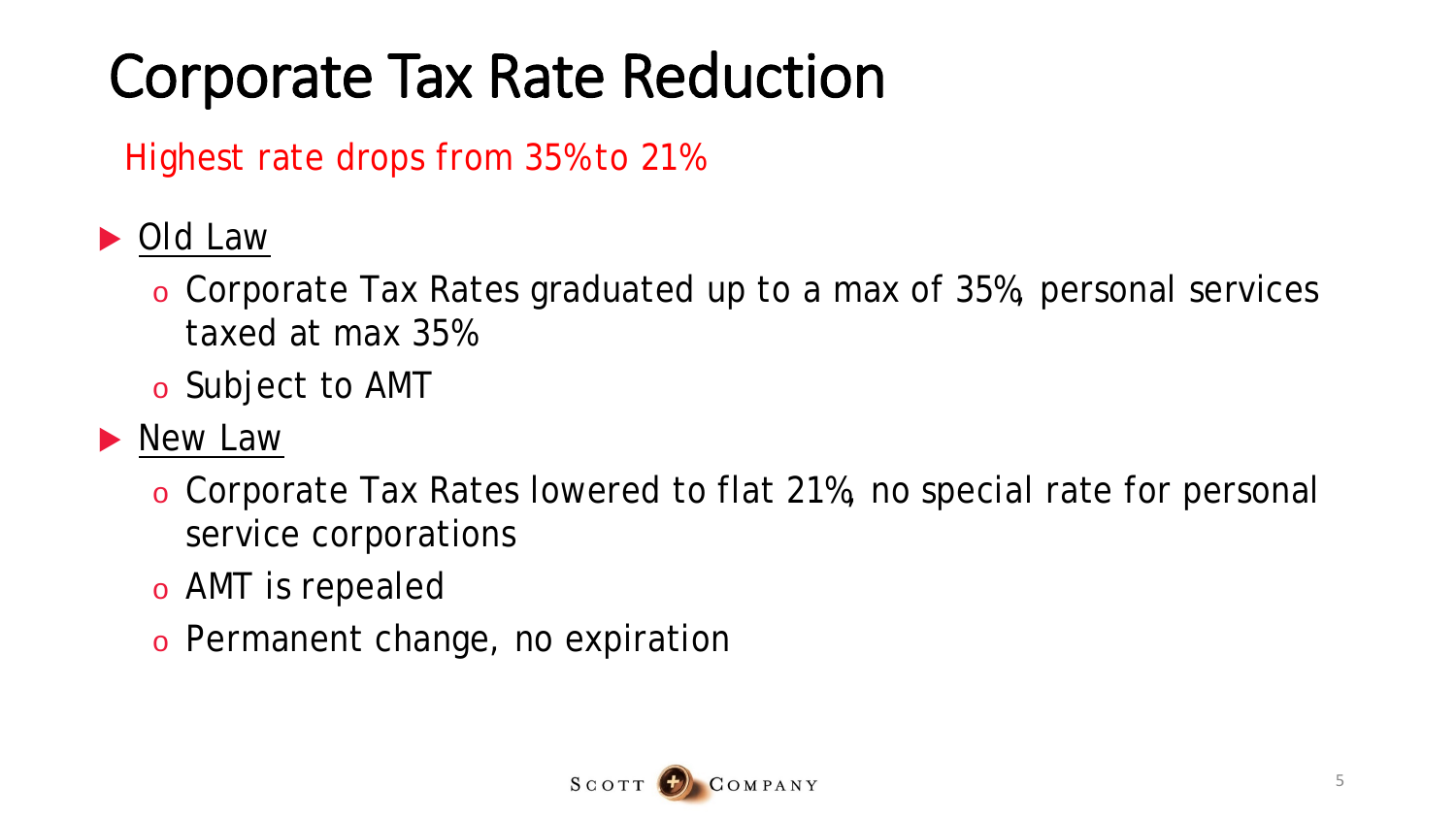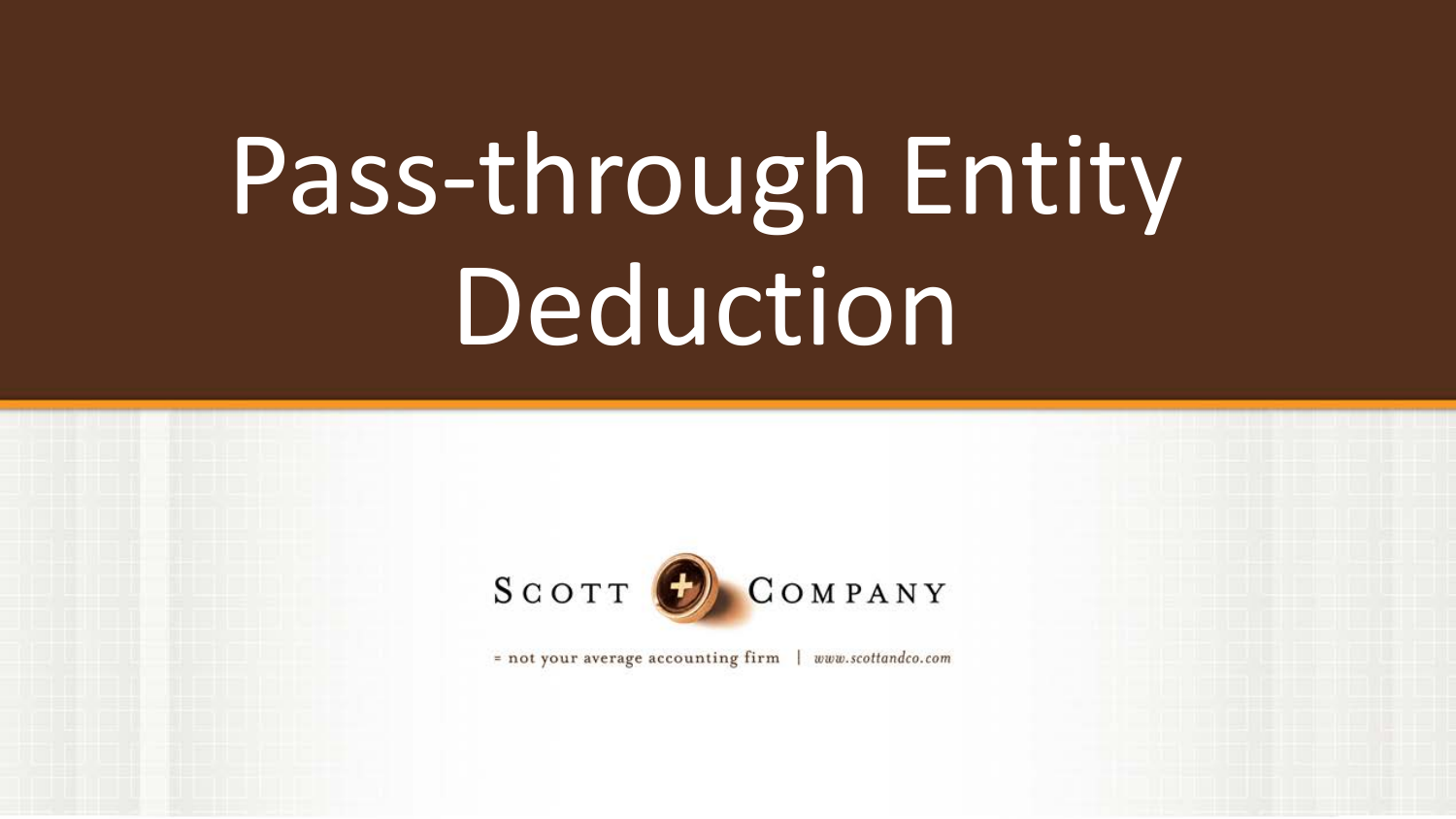20% Pass-through deduction

- ▶ *Old Law* No special deduction for pass-through entities
- ▶ *New Law* New below the line 20% deduction for pass-through entities
	- o S Corporations, Partnerships, Sole Proprietorships
	- o Must have "qualified business income" (QBI) from a trade or business
		- *QBI does not include income earned as an employee*
		- *e.g. S Corp owners pays himself W-2 wages*

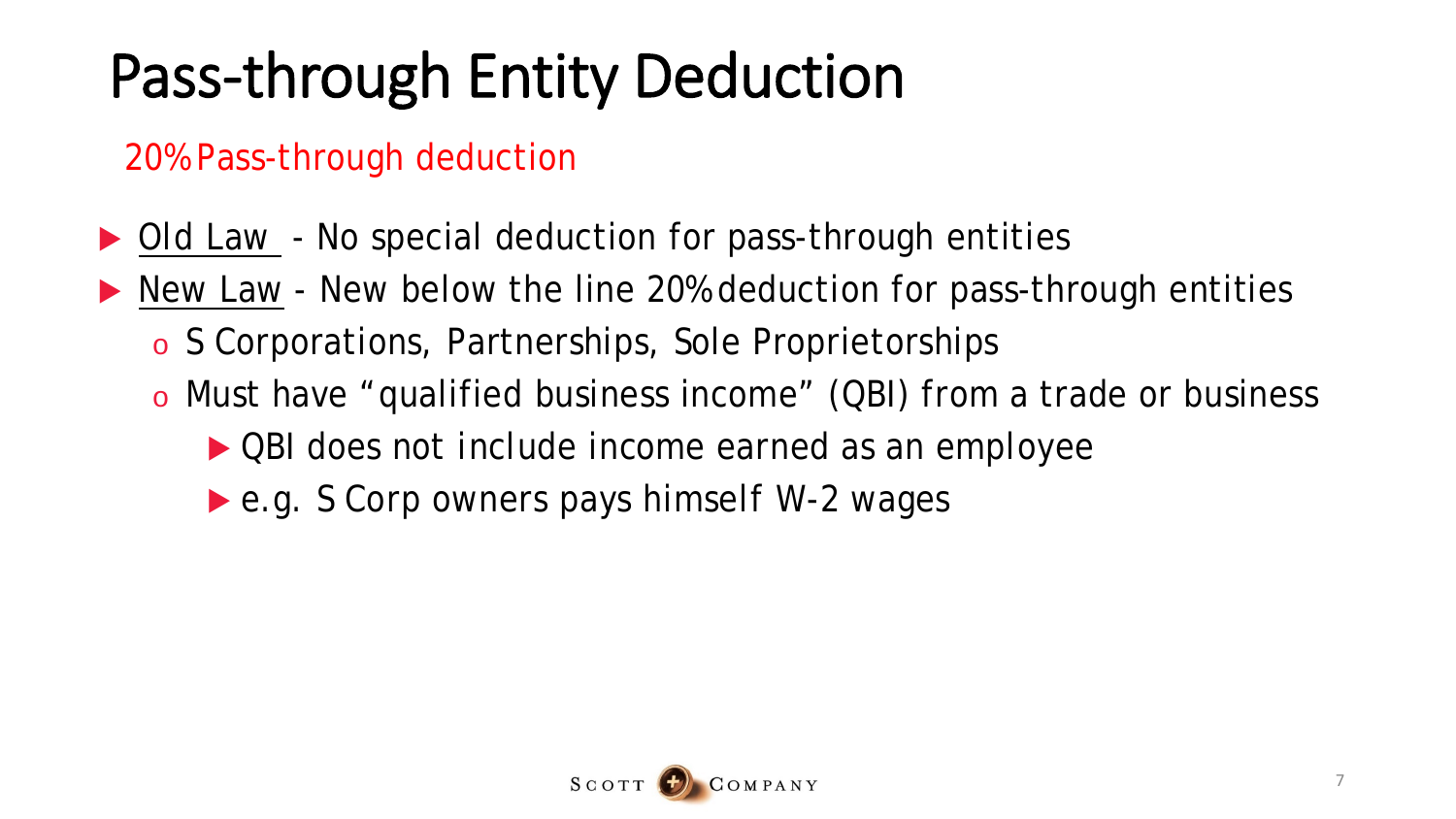20% Pass-through deduction (continued)

#### *New Law - continued*

- o Subject to limits and exclusions unless your overall taxable income is less than \$157,500 (single) or \$315,000 (married filing joint)
- o If income is over the limits, then:
	- ▶ QBI cannot be from specified service businesses such as law, medicine, accounting, consulting, investment services, etc.
		- o Architecture & engineering are not specified service businesses
	- ▶ Deduction allowed only if business has W-2 wages and/or tangible property in use by the business to produce income
	- ▶ Phaseout range is \$50,000 for single and \$100,000 for married filing joint

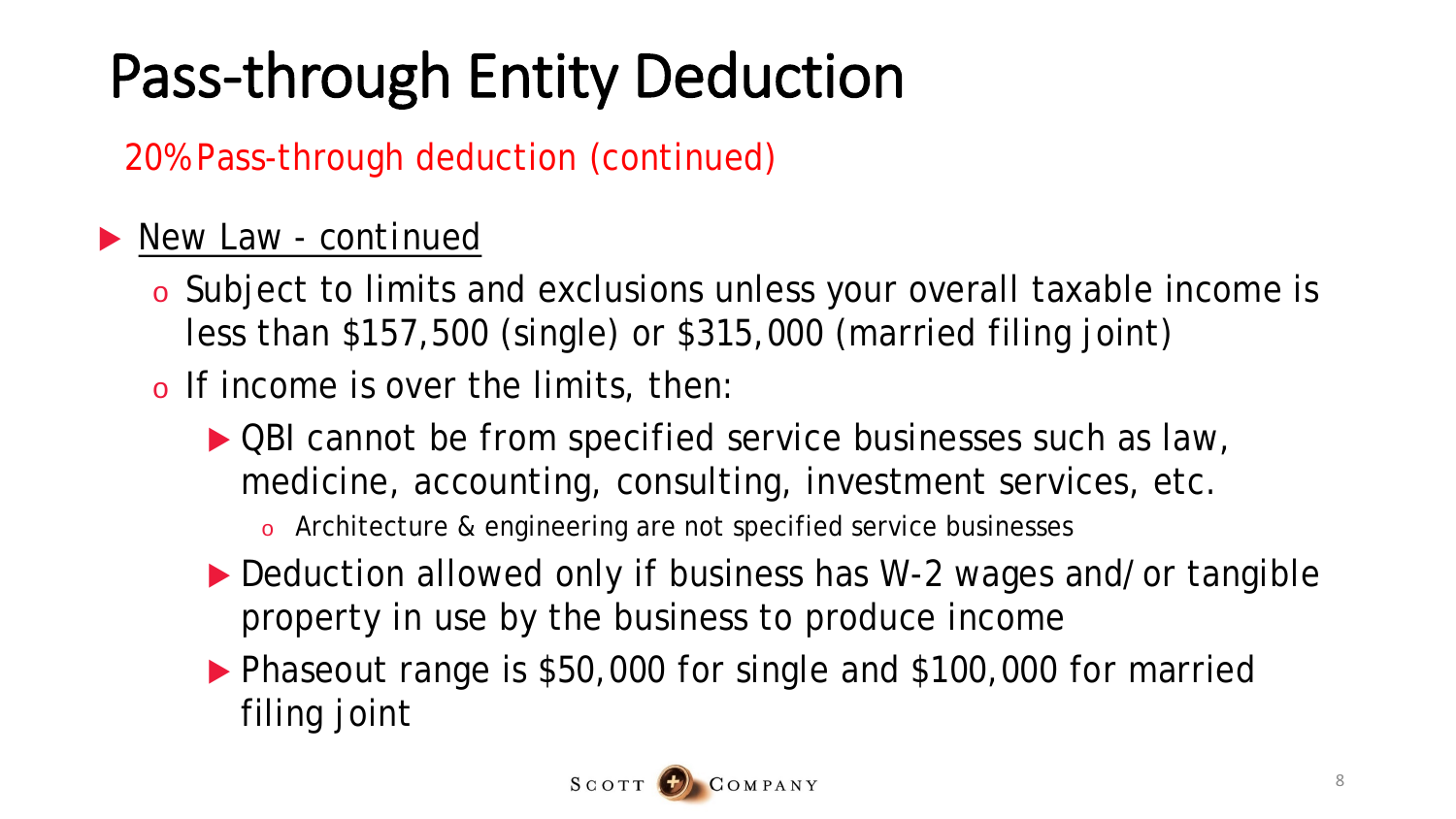20% Pass-through deduction (continued)

- *New Law - continued*
	- o Way too early to have solid guidance
	- o Many commentators expect further legislation to clarify the deduction
	- o New Sec 199A Replaces old Sec 199 Domestic Production Activities Deduction

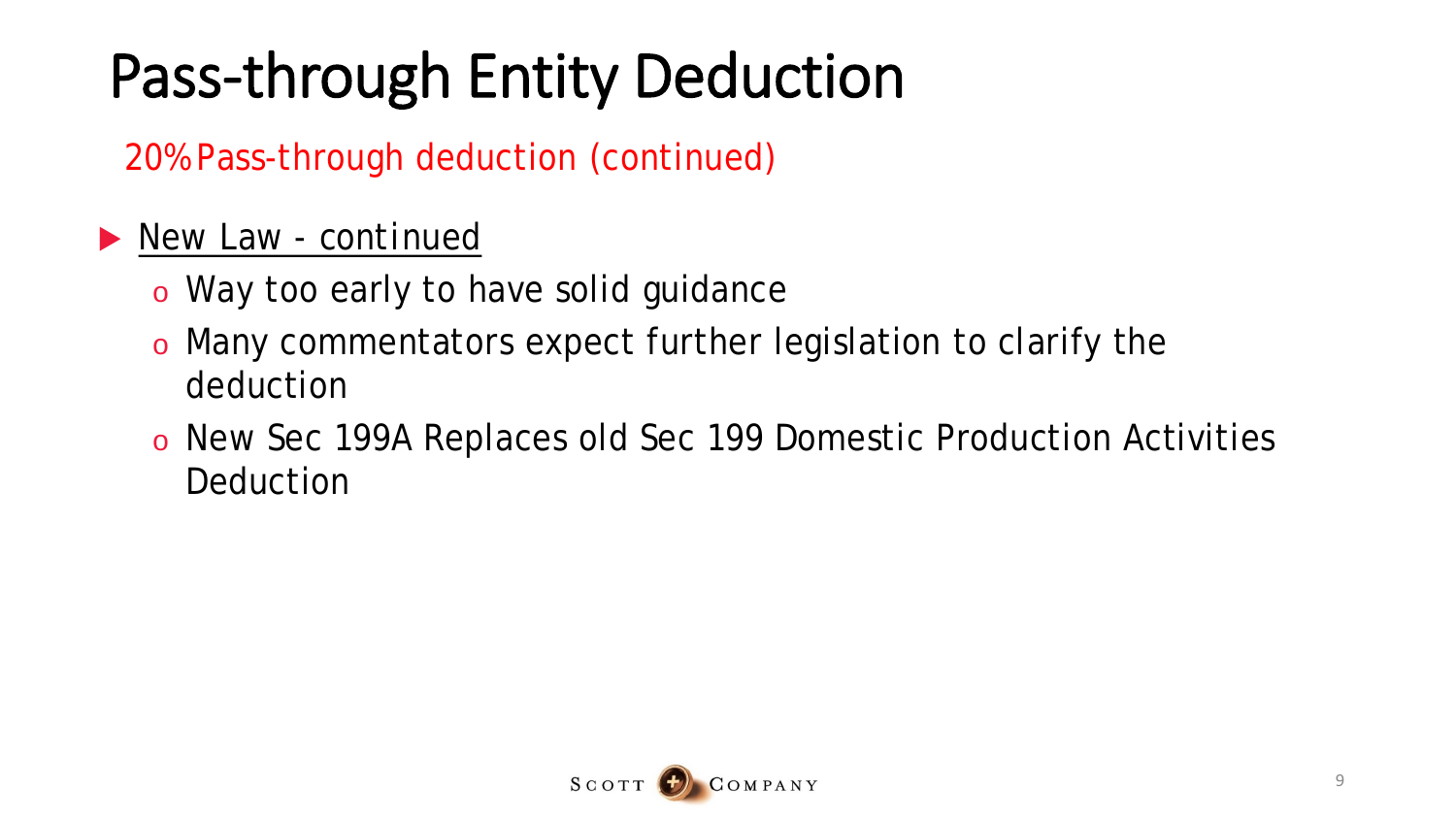#### 20% Pass-through deduction (continued)

#### *New Law - continued*

Example for operating entity



- S corporation with single owner
- Restaurant net income = \$2,000,000 (assume this equals QBI)
- $W-2$  wages =  $$4,000,000$
- Unadjusted basis of qualified property = \$11,000,000

#### $20\%$  of QBI = \$400,000 deduction

Limited to the greater of:

- 50% of W-2 wages =  $$2,000,000$  OR
- 25% of W-2 wages (\$1,000,000) + 2.5% of unadjusted basis of qualified property  $(5275,000) = 51,275,000$

Deduction for owner  $=$ \$400,000 (since limits are higher than 20% of QBI)

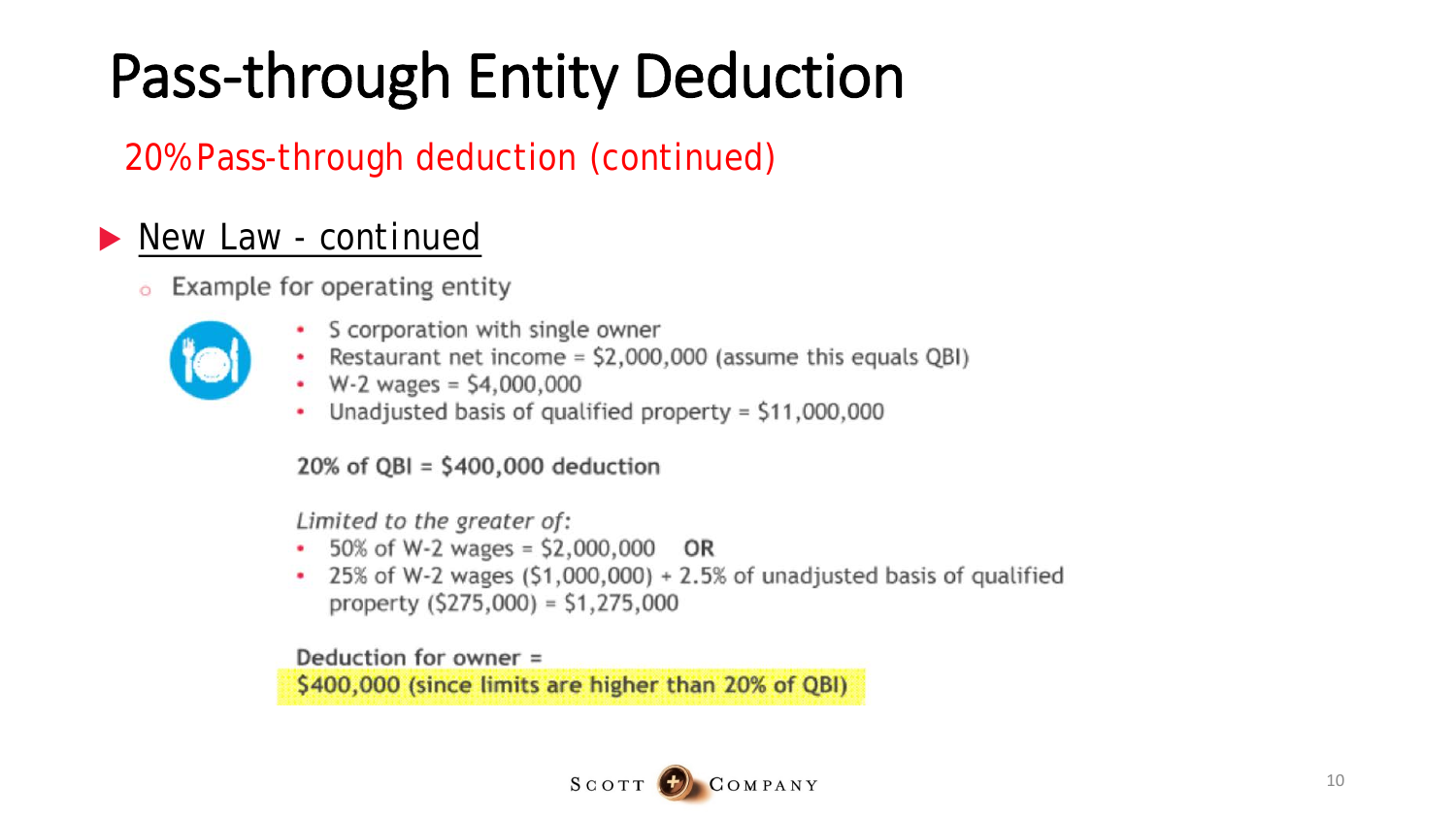#### 20% Pass-through deduction (continued)

#### *New Law - continued*

Example for active real estate entity  $\circ$ 



- Real estate net income = \$350,000 (assume this equals QBI)
- $W-2$  wages =  $50$
- Unadjusted basis of qualified property =  $$5,000,000$

 $20\%$  of QBI = \$70,000

Limited to the greater of:

- 50% of W-2 wages =  $$0$  OR
- 25% of W-2 wages  $(50) + 2.5%$  of unadjusted basis of qualified property  $(5125,000) = 5125,000$

Deduction for owner =

\$70,000 (since limits are higher than 20% of QBI).

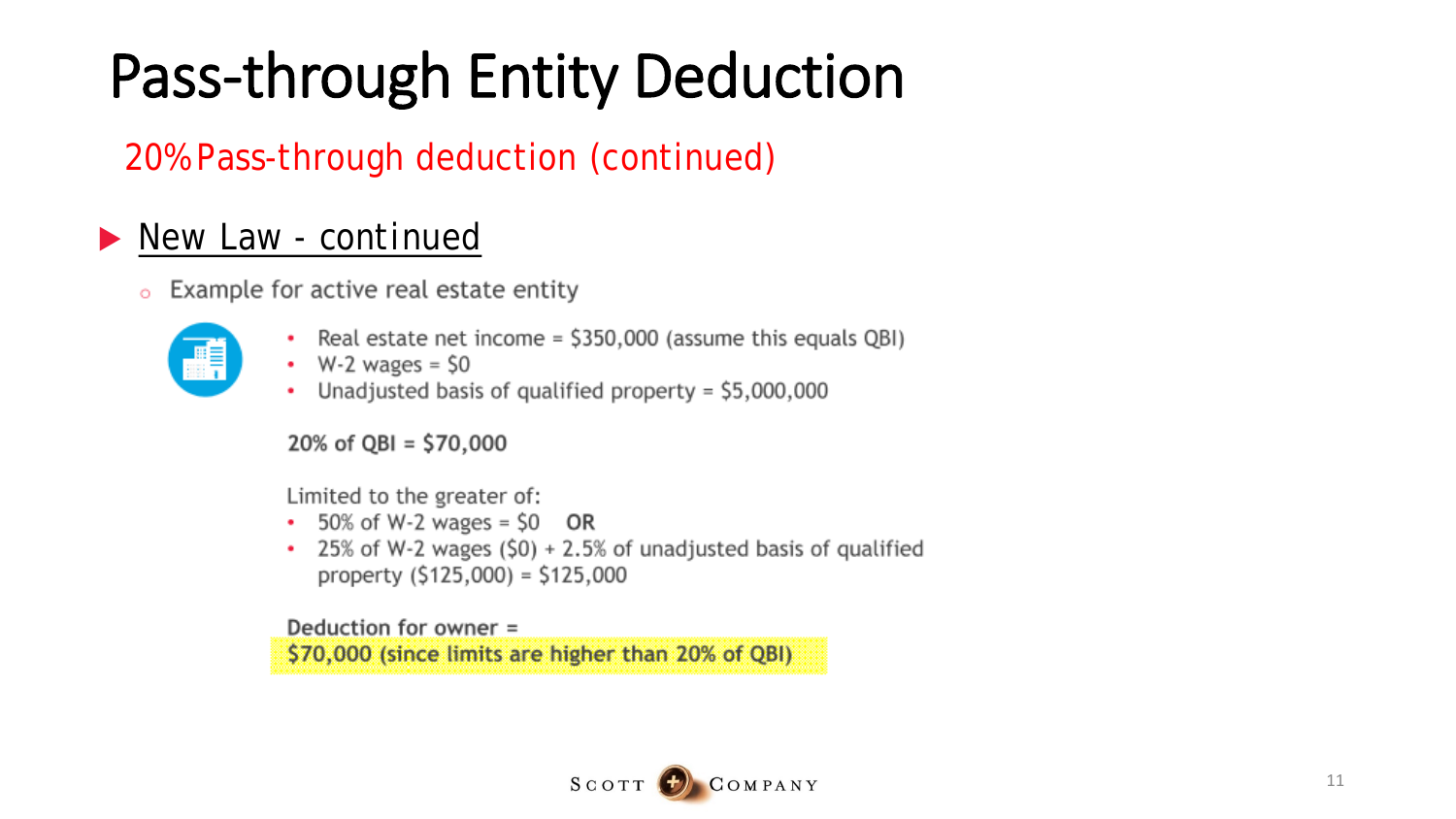

= not your average accounting firm www.scottandco.com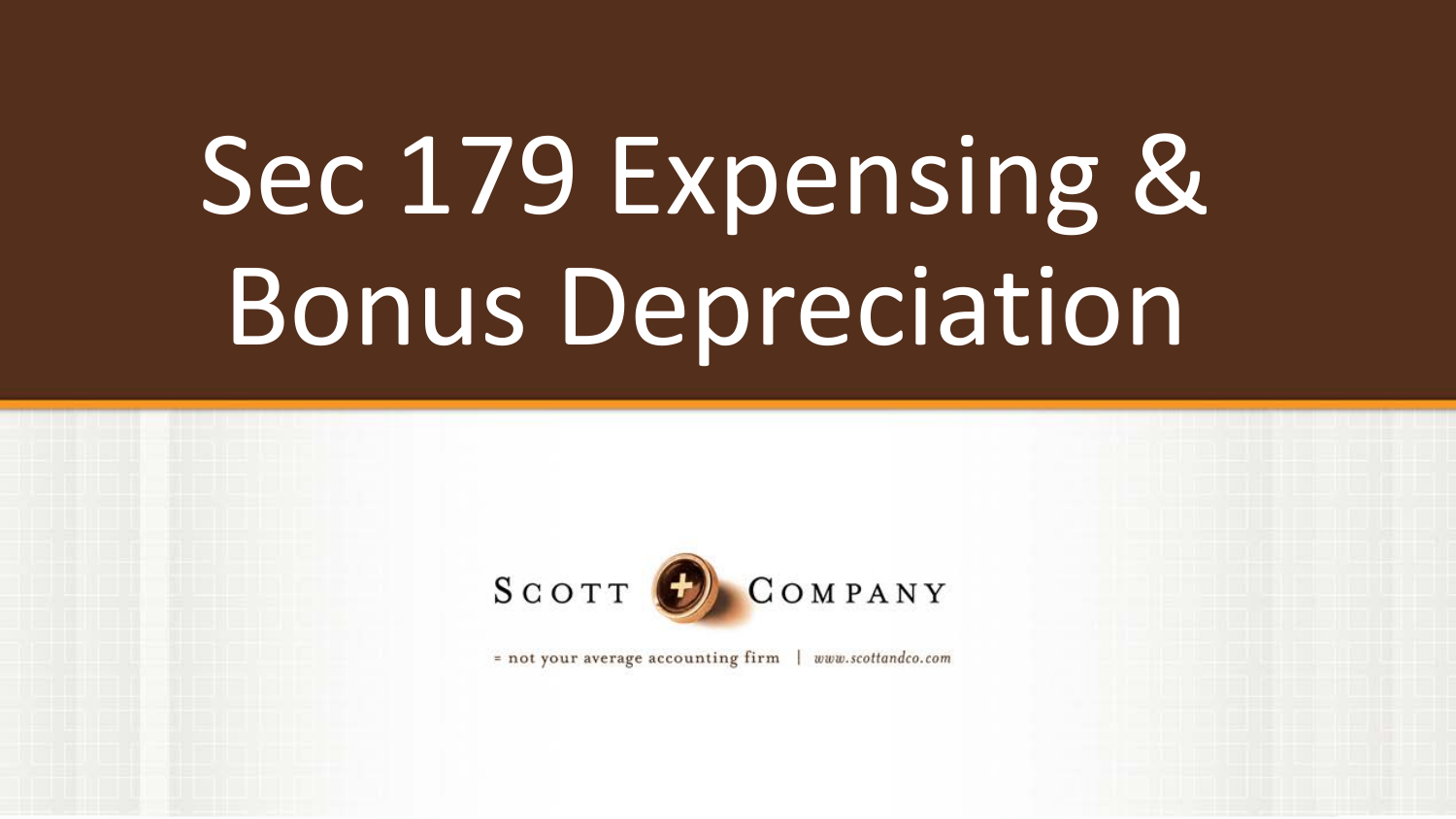#### Bonus Depreciation

#### *Old Law – 50% of basis of qualified property*

- o Only new purchases, no used items
- o Personal property and limited types of real estate improvements
- o Scheduled to be phased out by 2020
- *New Law – 100% expensing from 9/27/17 through 2022,*
	- o Allowed for new and used property
	- o Personal property and a larger group of eligible real estate improvements including most interior improvements
	- o Phased out from years 2023 2028

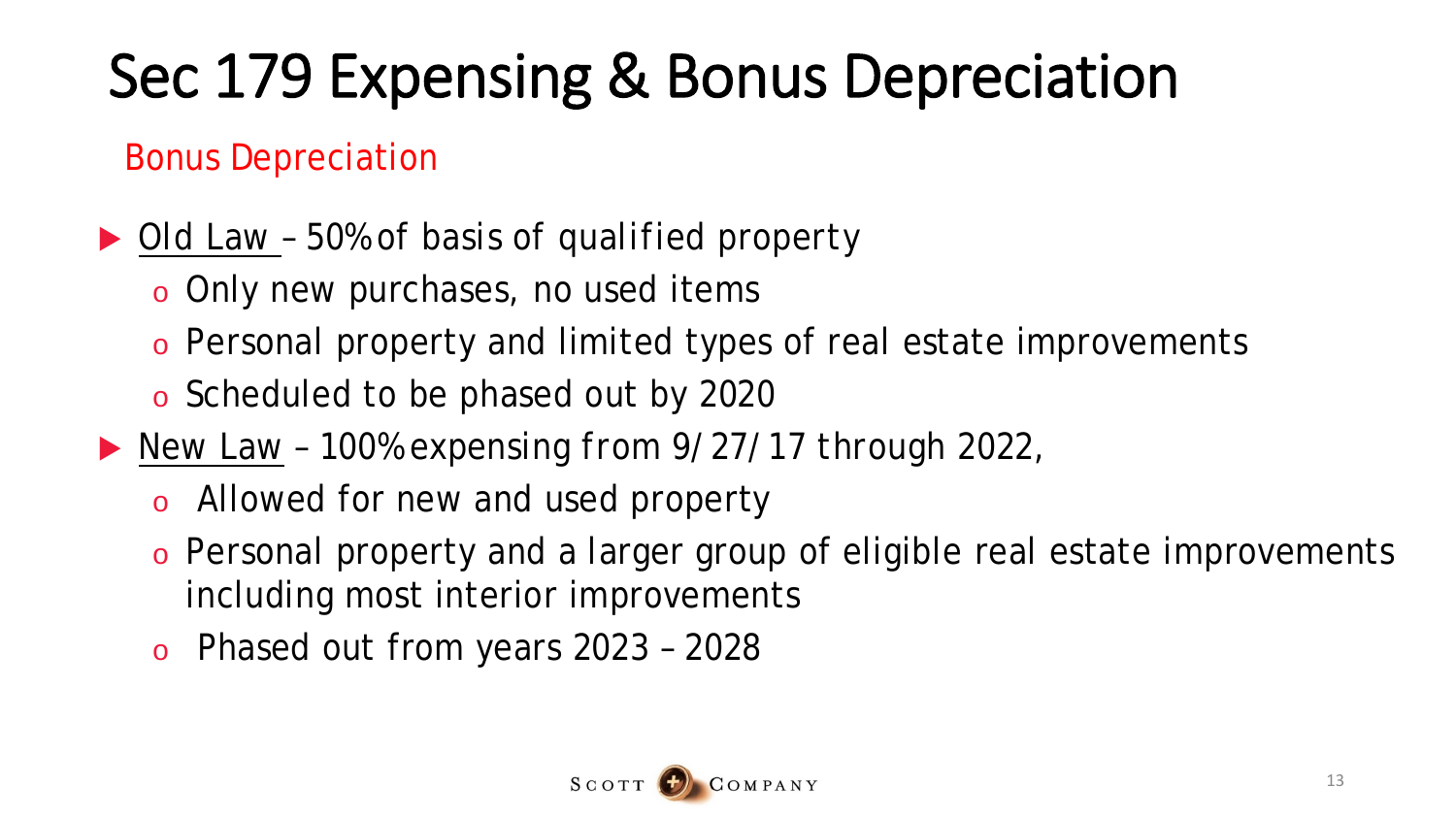Cost Recovery – Section 179

- *Old Law – Election to expense up to \$510,000 of qualifying property in 2017 instead of depreciating it over time*
	- o \$510,000 cap is reduced dollar for dollar for all property in excess of \$2,030,000 placed in service in 2017
	- o Assets include tangible personal property & off-the-shelf software
	- o Some real property improvements allowed if elected, but only if used in a business, no rental assets, qualified restaurant property was included
	- o Deduction limited to taxable income each year

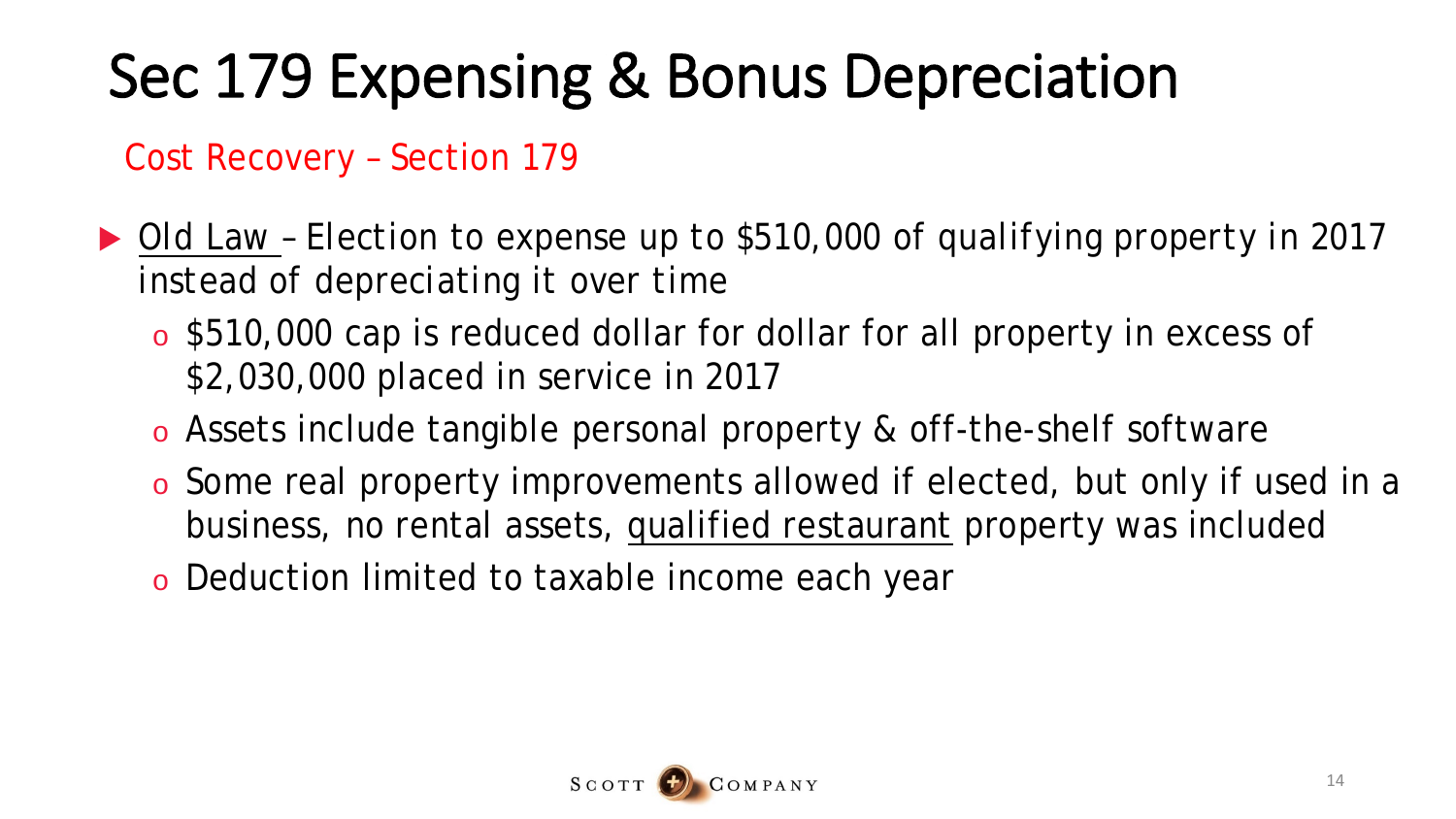Cost Recovery – Section 179 (continued)

- *New Law – Beginning after 2017*
	- o Maximum expense amount increased to \$1,000,000
	- o Phase out threshold increased to \$2,500,000
	- o Includes qualified real property (if elected):
		- *Qualified improvement property (covers interior improvements to existing buildings)*
		- *Certain exterior improvements to existing buildings including roofs, HVAC, fire protection, alarm & security systems*
		- *No more qualified restaurant property*
- *One advantage of Sec 179 over bonus depreciation – most states allow Sec 179 but not bonus depreciation*

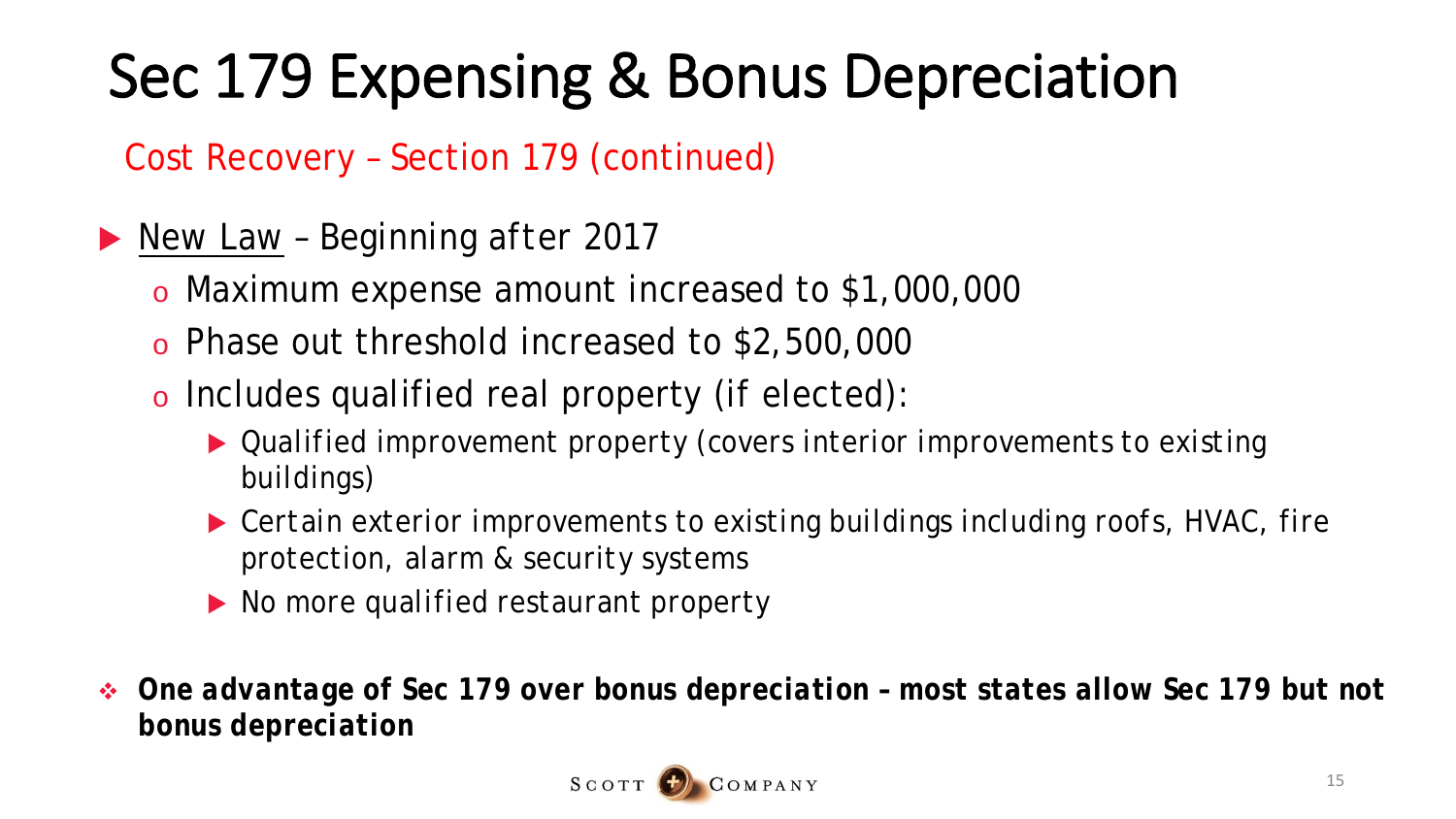Cost Recovery – Section 179 (continued)

| <b>Tax Years</b>        | <b>Max Deduction allowable</b> | <b>Deduction phaseout begins at</b> |
|-------------------------|--------------------------------|-------------------------------------|
| 2017                    | \$510,000                      | \$2,030,000                         |
| 2018                    | \$1,000,000                    | \$2,500,000                         |
| <b>2019 &amp; later</b> | $$1,000,000 + inflation$ adj.  | $$2,500,000 + inflation$ adj.       |

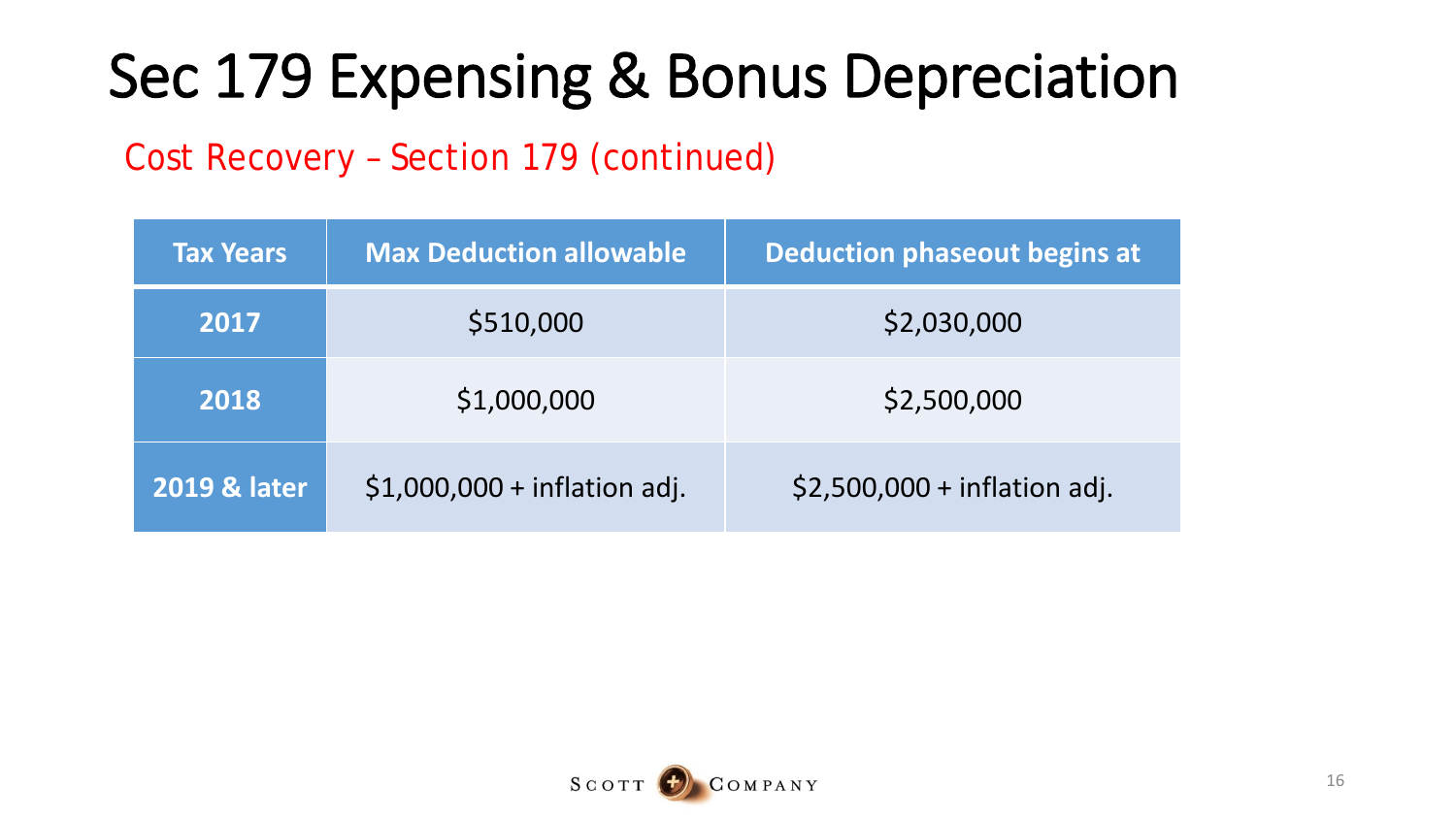Cost Recovery – Real property changes

#### *Old Law –*

- o Non-residential real property depreciated over 15-39 years
- o Default life was 39 years, no bonus, no Sec 179, exceptions:
	- *Qualified restaurant or retail property – 15 years, eligible for Sec 179*
	- *Qualified leasehold improvement property - 15 years, eligible for Sec 179*
	- *Qualified improvement property – 15 or 39 years w/ bonus*

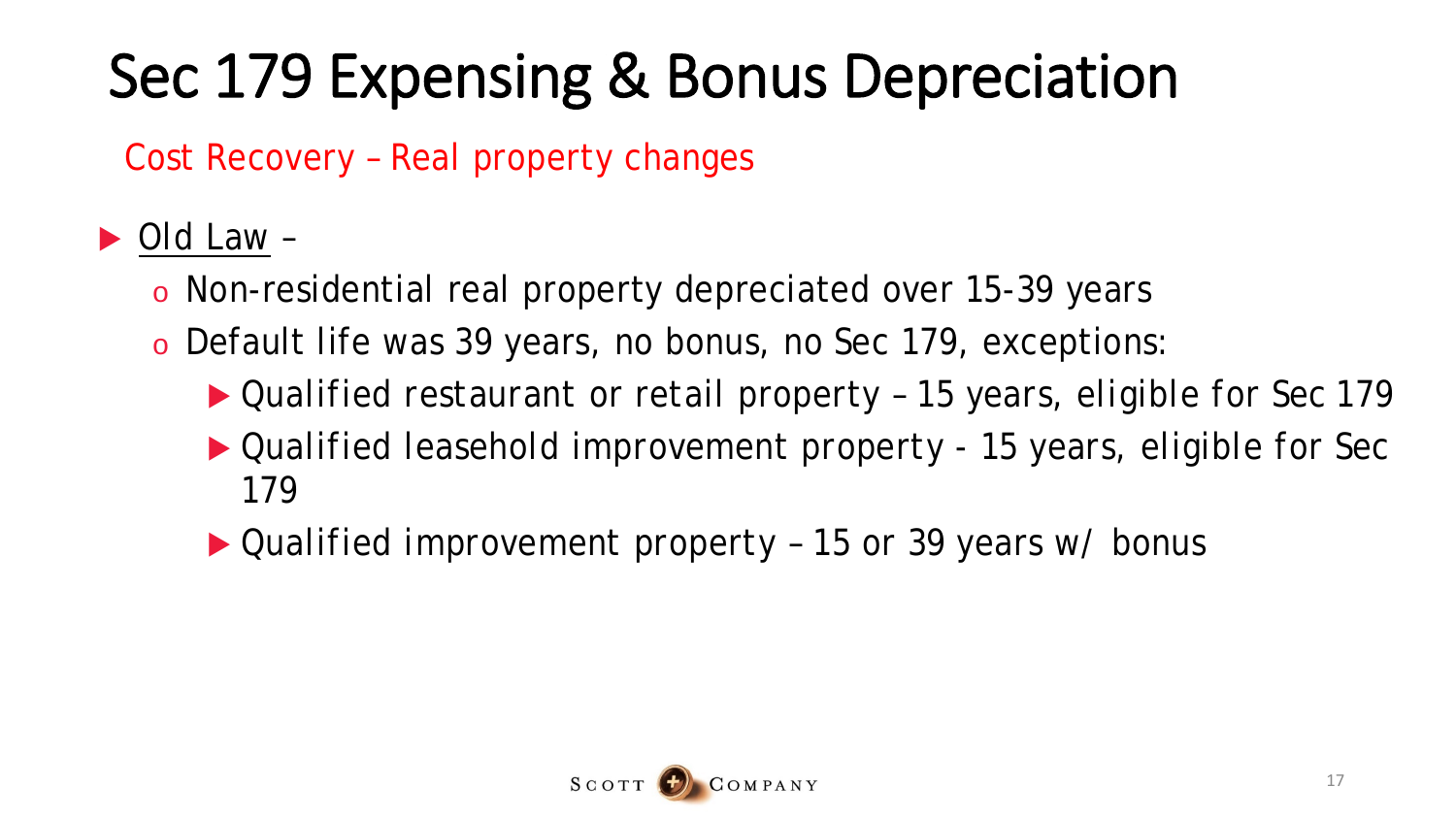Cost Recovery – Real property changes (continued)

*New Law – Property placed in service after 2017*

- o Qualified restaurant/retail and qualified leasehold improvement property definitions have been eliminated
- o Qualified improvement property remains
	- *15 year life*
	- *Eligible for Sec 179 if elected and bonus depreciation*
	- *Technical correction needed and is expected*
- o Non-residential real property not meeting definition of qualified improvement property has a 39-year life

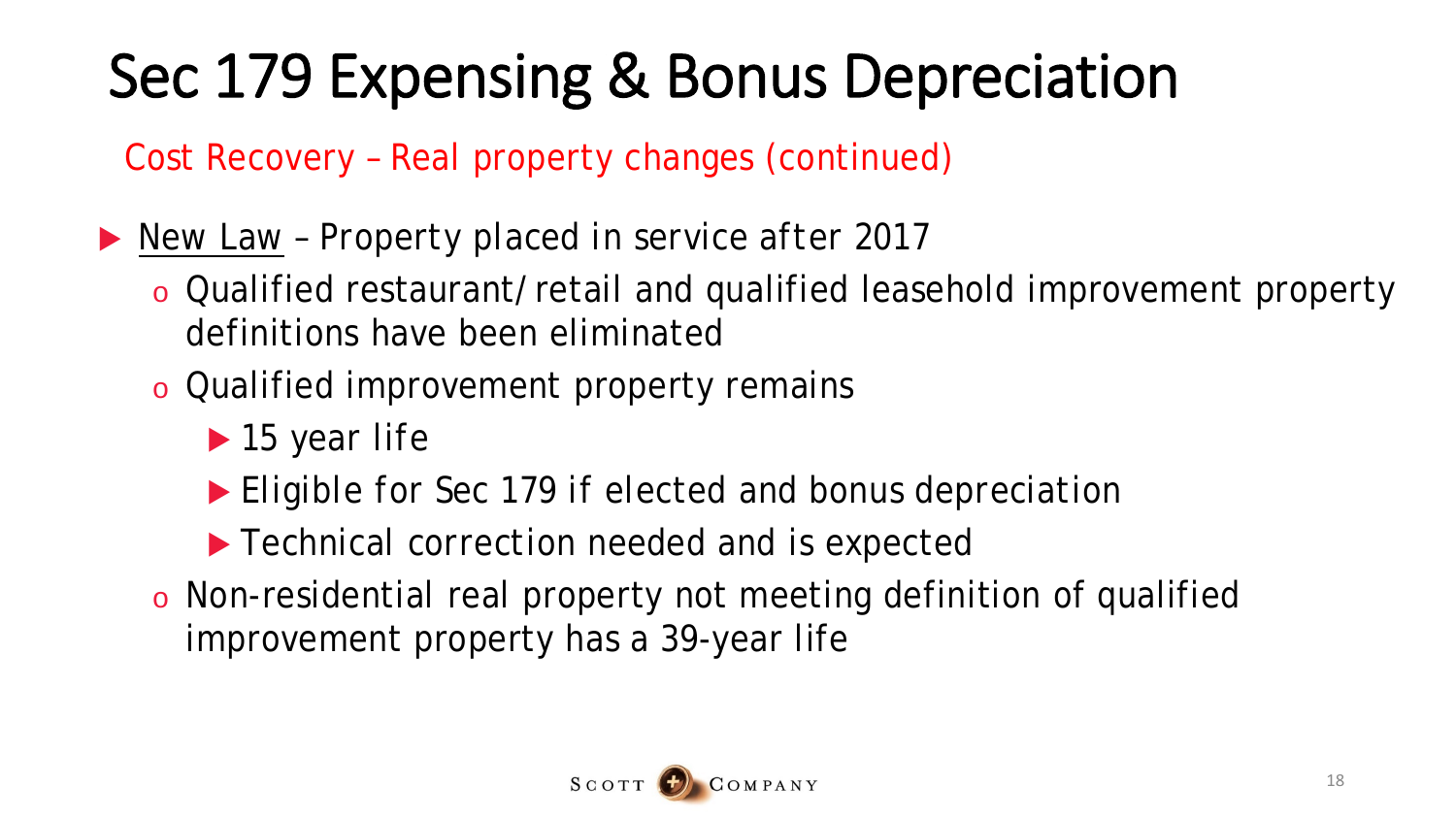## Interest Deduction Limitation

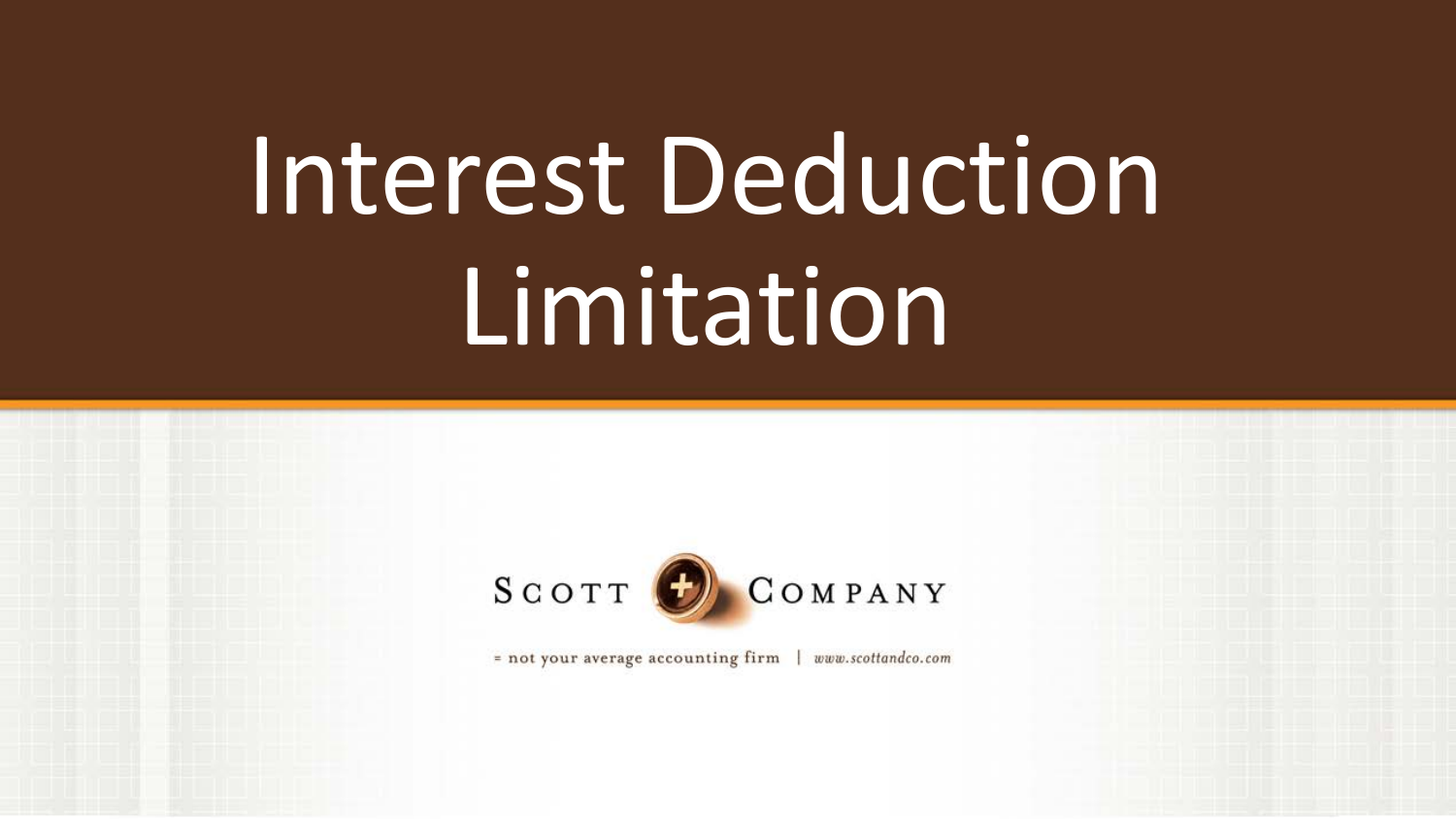#### Interest Deduction Limitations

Interest Expense limited to 30% of taxable income

#### *Old Law –*

- o Interest paid by a business is generally deductible in calculating taxable income
- *New Law – Beginning after 2017*
	- o Deduction for business interest expense is limited to the sum of:
		- ▶ Business interest income +
		- ▶ 30% of the adjusted taxable income +
		- **Floor plan financing interest for dealerships**
	- o Disallowed interest is carried forward indefinitely

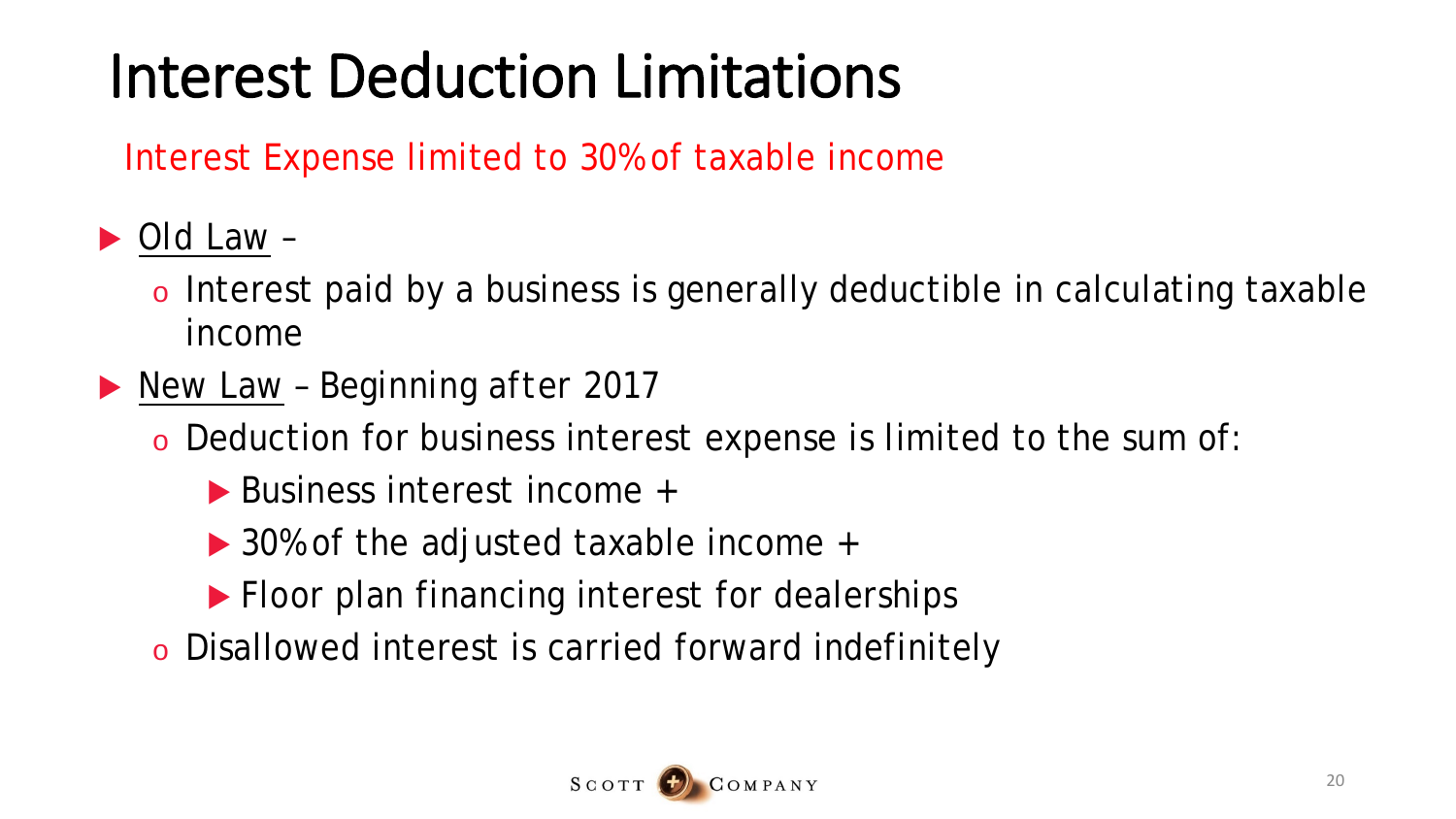#### Interest Deduction Limitations

Interest Expense limited to 30% of taxable income (continued)

#### *New Law - (continued)*

- o Business interest defined as interest paid or accrued on indebtedness properly allocable to a trade or business. It does not include investment interest.
- o Adjusted taxable income is defined as taxable income computed without regard to:
	- Any item of income, gain, deduction, or loss which is not properly allocable to a trade or business
	- Any business interest or business interest income
	- ▶ Net operating losses
	- ▶ For 2018-2021 only depreciation, amortization, or depletion (eases the transition)

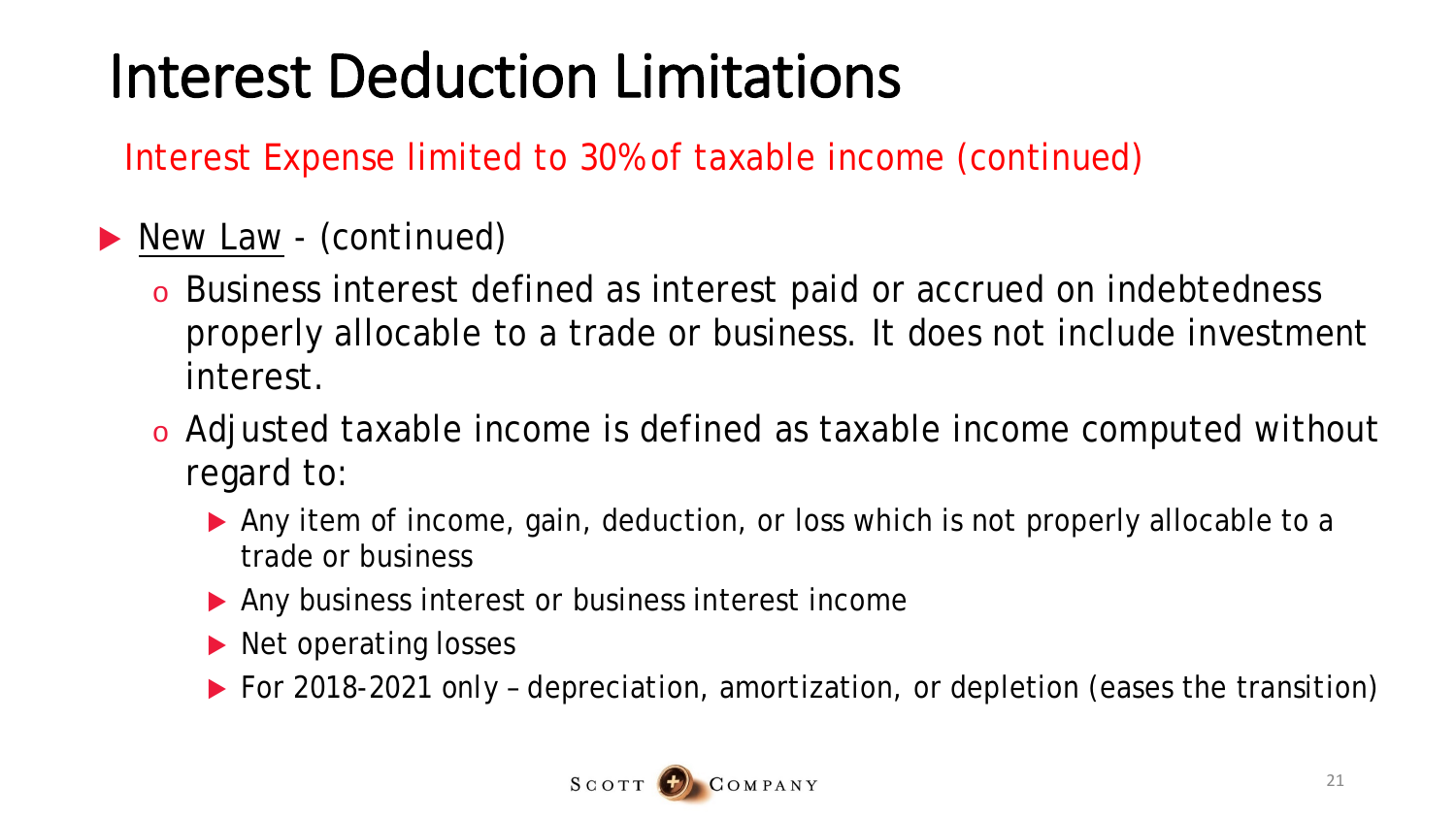#### Interest Deduction Limitations

Interest Expense limited to 30% of taxable income (continued)

#### *New Law - (continued)*

- o This rule not applicable to taxpayers with average annual gross receipts of \$25 million or less for the three-year period ending with the prior taxable year
- o Also does not apply to rental property activity if not considered a trade or business. If rental is a trade or business, then taxpayer can elect out of the interest rules in exchange for different (slower) depreciation rules for the rental property.
- o Previously mentioned floor plan financing exception

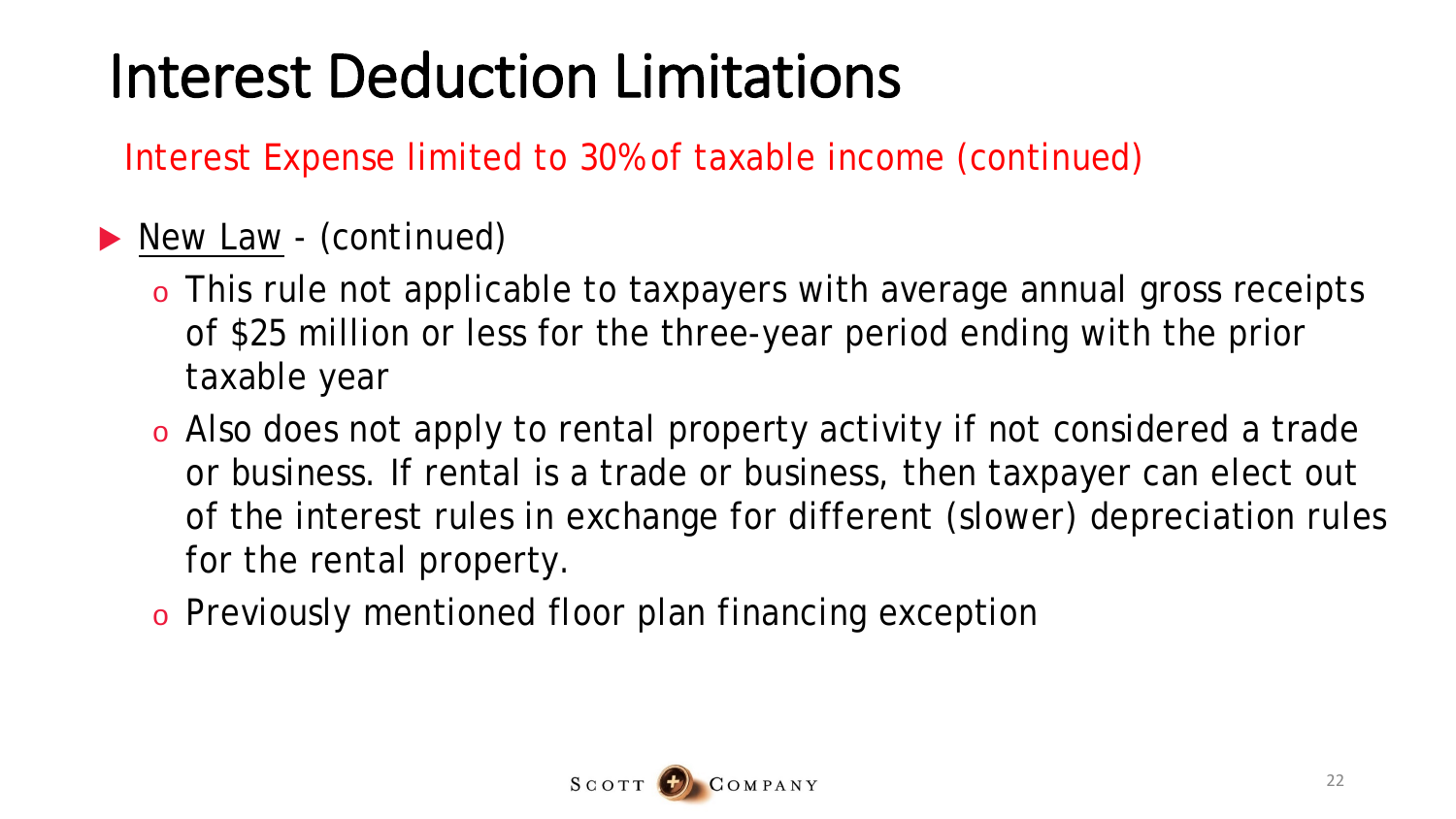## Expansion of the Cash Method of Accounting



= not your average accounting firm www.scottandco.com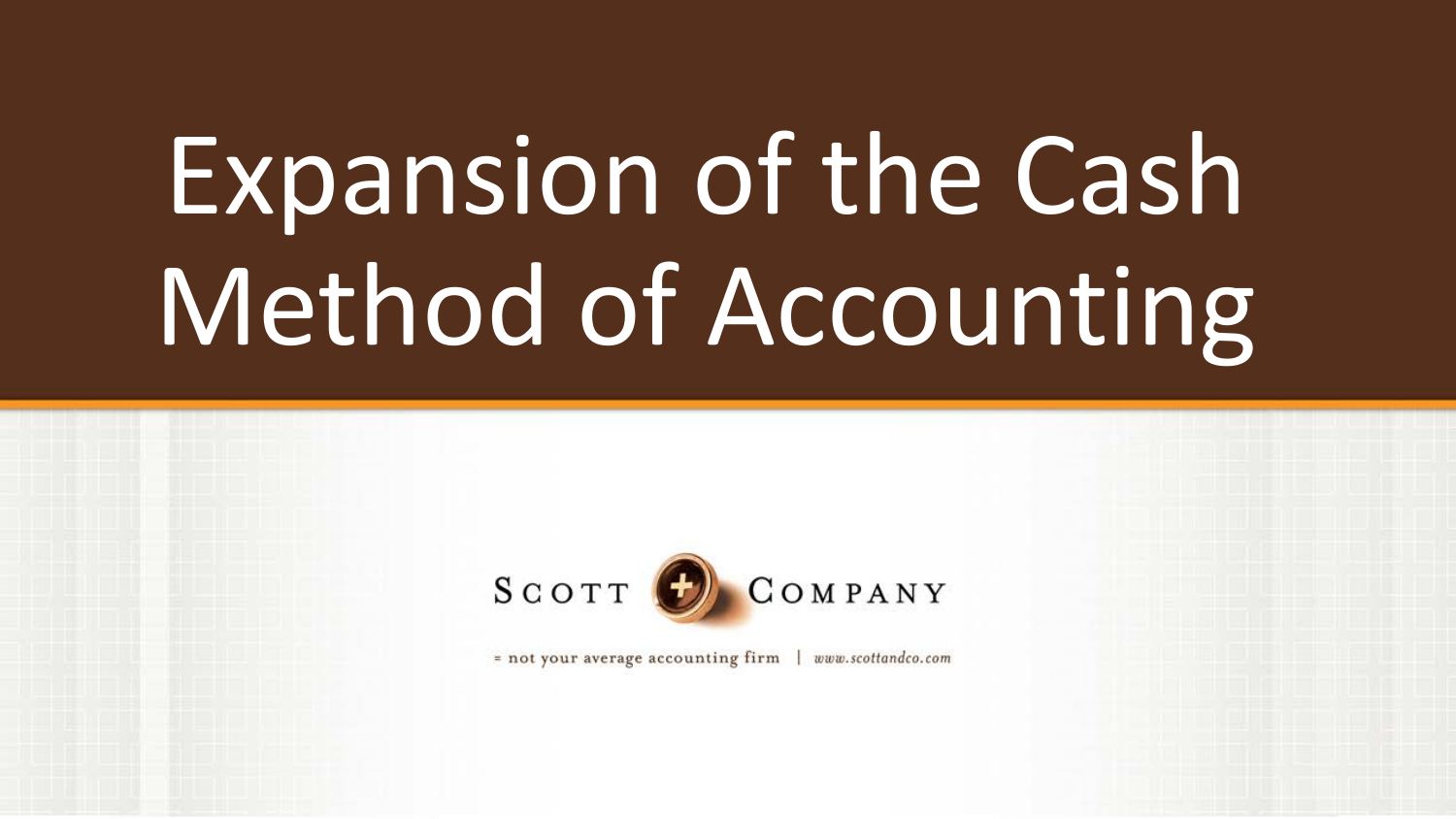### Expansion of the Cash Method of Accounting

Cash method can be used up to \$25 million revenue

#### *Old Law –*

- o Cash method only allowed for tax purposes if either:
	- *Revenue less than \$1 million with inventory, or*
	- *Revenue less than \$5 million without inventory*

#### *New Law – Beginning after 2017*

- o Cash method allowed for any company with average gross receipts of less than \$25 million, calculated over 3-year period before the tax year
- o Can simplify bookkeeping for smaller restaurants/retail and hotels
- o Track inventory for mgmt decisions but immediately expense for tax

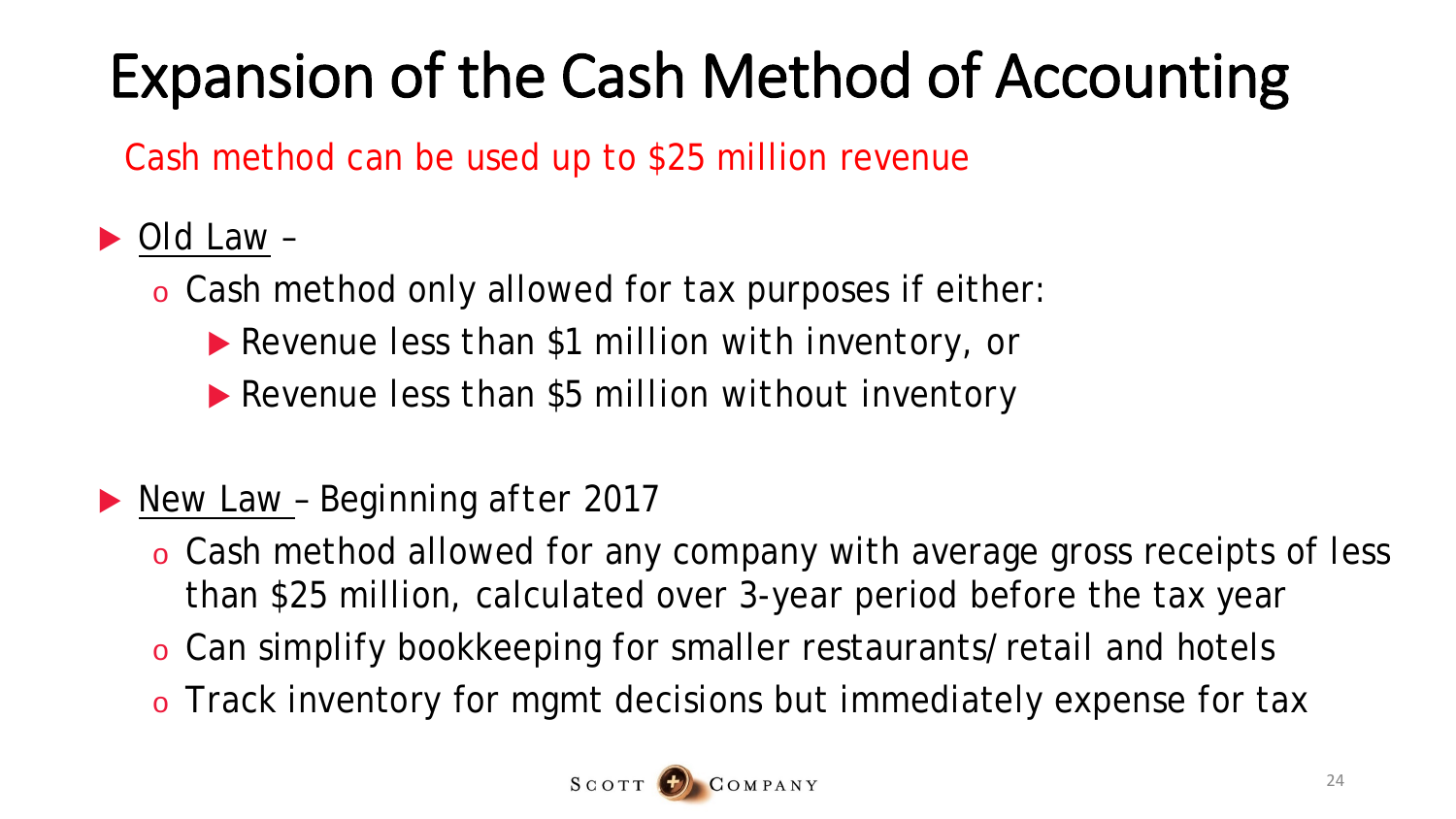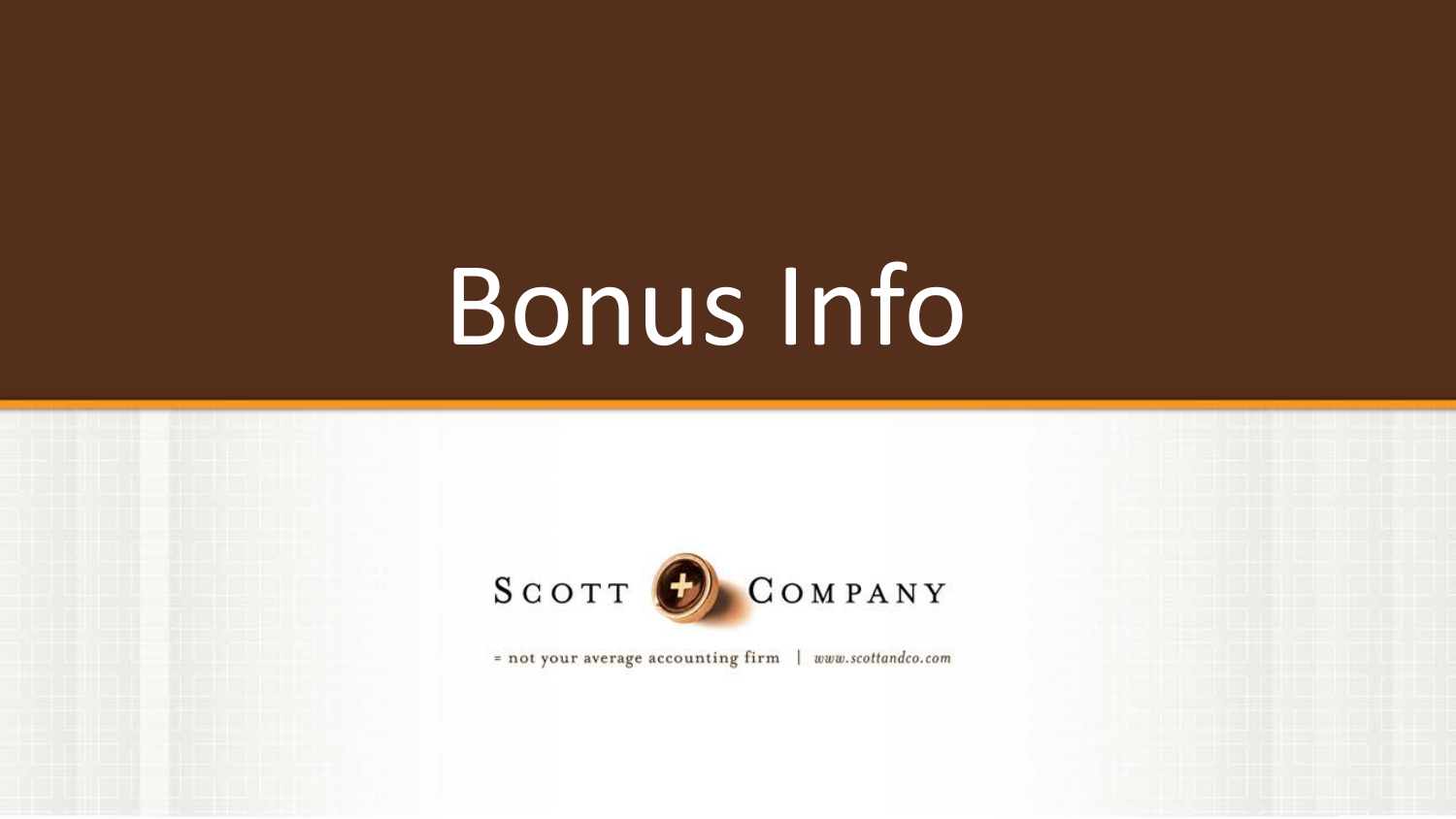#### Business Entertainment Expenses Disallowed

#### *Old Law –*

- o 50% deduction for business-related meals & entertainment
- o Meals provided on premises for convenience of employer are 100% deductible and excluded from employee's income (no W-2 reporting)
- *New Law – Beginning after 2017*
	- o No deduction for entertainment
	- o Meals provided on premises for convenience of employer are 50% deductible but still excluded from employee's income (no W-2 reporting)
		- *This deduction also scheduled to be eliminated but only after 2025*

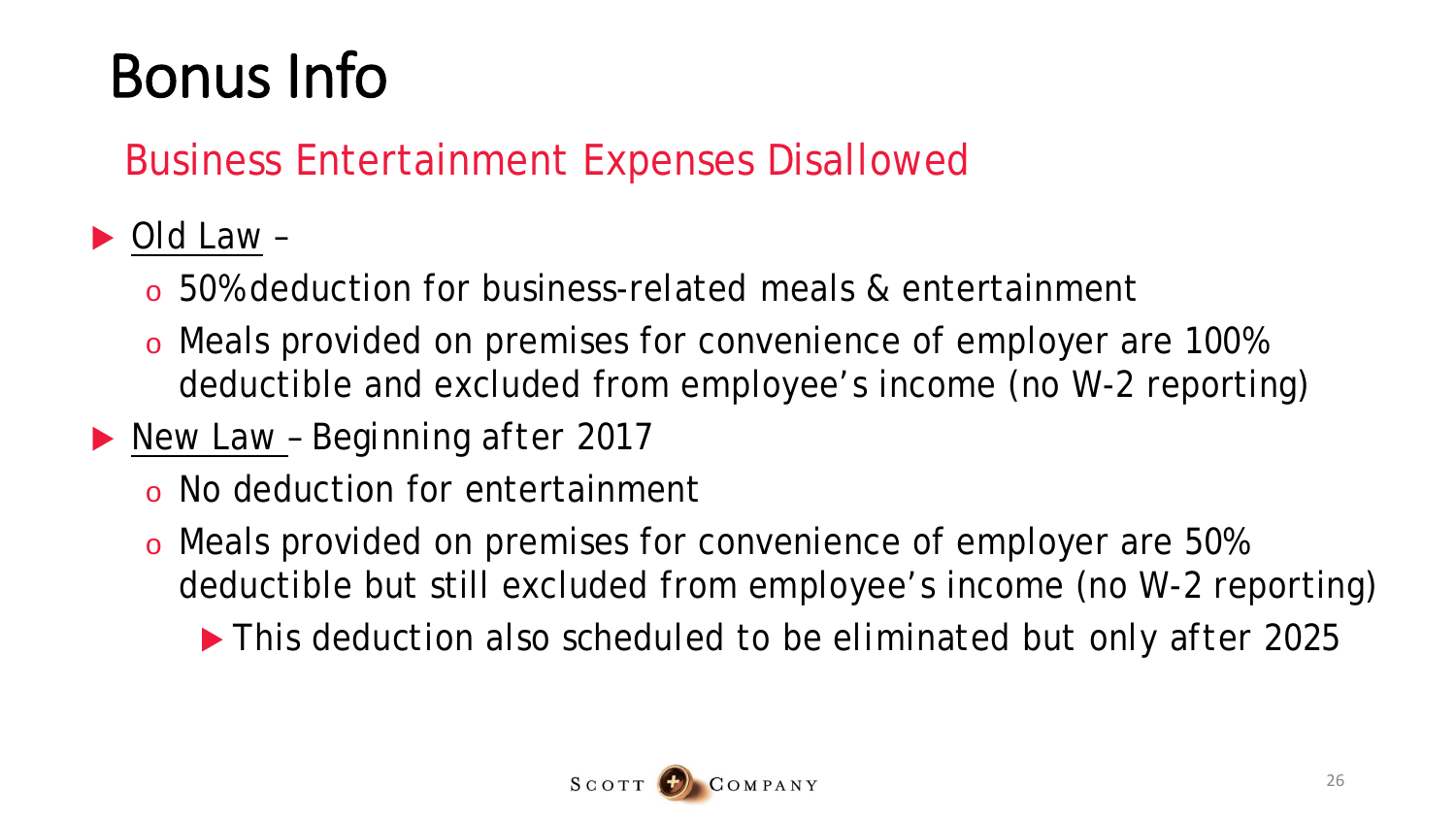#### Net Operating Losses

- *Net Operating Losses* For 2018 2025 the deduction allowed is now equal to the lesser of:
	- o (1) the aggregate of the net operating loss carryovers to such year, plus the net operating loss carrybacks to such year, or
	- $\circ$  (2) 80 percent of the taxable income computed without regard to the NOL.
		- *NOLs can now only be carried forward to future tax years.* 
			- $\circ$  The amount of the carryover is limited to a maximum of 80 percent of the taxable income computed without regard to the NOL.

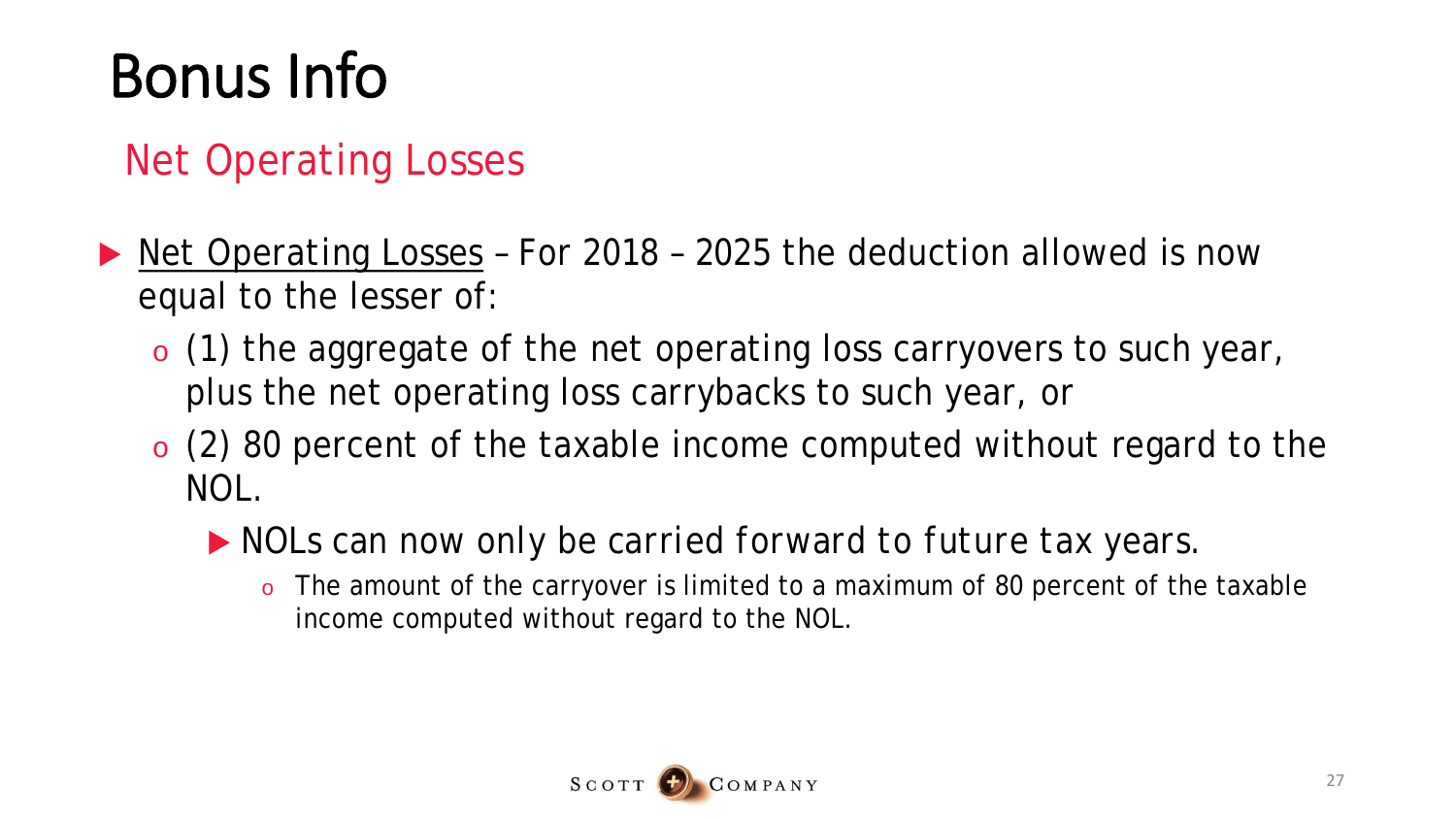Like-kind exchanges

*Prior Law –*

- o No gain or loss recognized if property is exchanged for property of a likekind
	- *Both old and new properties must be held for productive use in a trade or business or for investment*
	- *Applied to both tangible personal property (such as vehicles & equipment) and real property*
- *New Law – Beginning after 2017*
	- o Non-recognition of gain for a like-kind exchange is limited to real property only

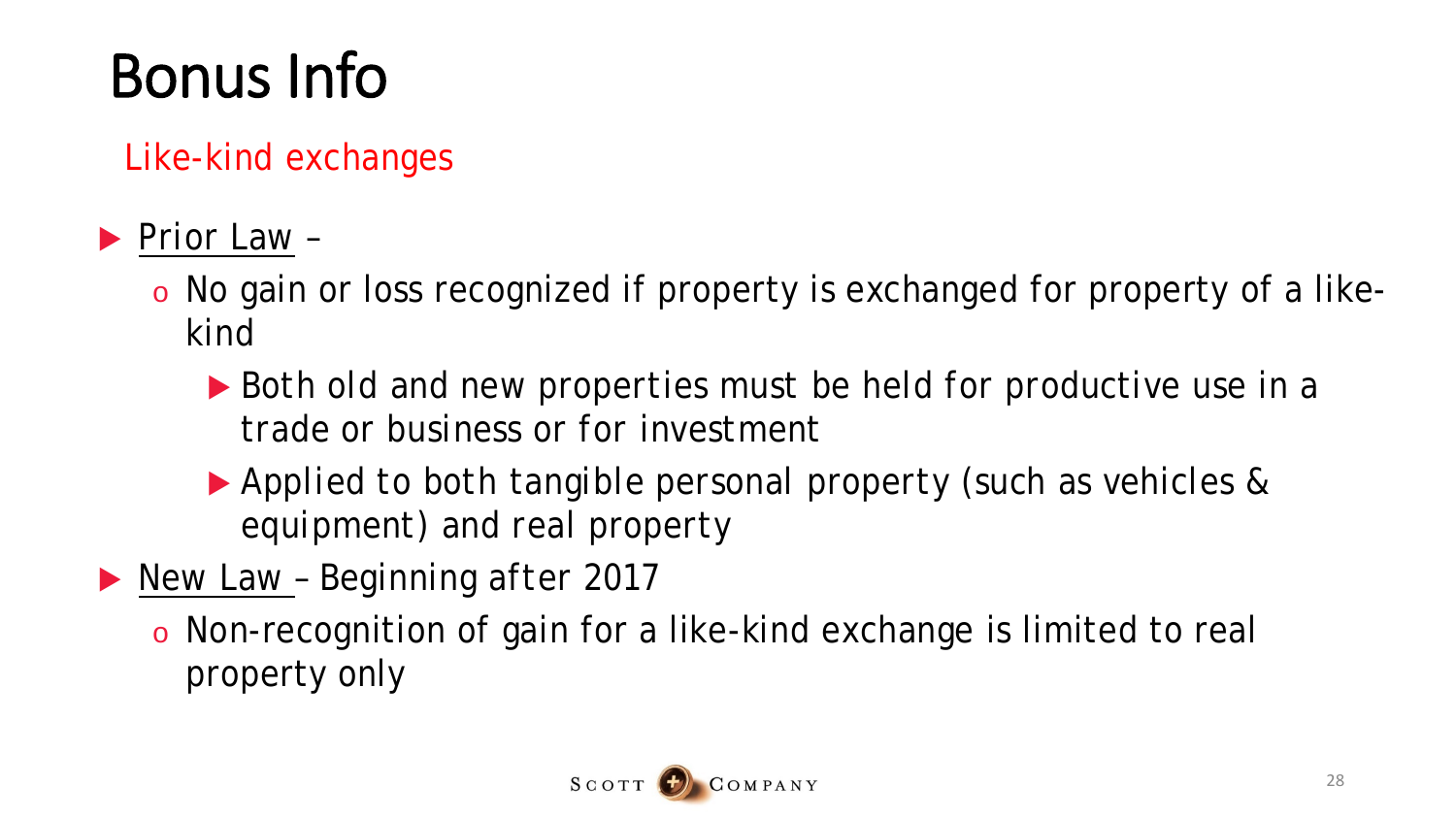#### Estate, Gift, and Generation-Skipping Transfer Taxes

- *Estate and Gift Taxes* Beginning in 2018, the exemption for estate and gift taxes is increased to \$10,000,000 (and adjusted forward for inflation from 2011).
	- Inflation There will be a roughly \$11,000,000 estate and gift exemption starting in 2018.
- *Generation-Skipping Transfer Tax* Beginning in 2018, the amount of the generation-skipping transfer tax exemption is increased to \$10,000,000 (and adjusted forward for inflation from 2011).
	- o *Inflation - There will be a roughly \$11,000,000 generation-skipping transfer tax exemption starting in 2018.*
		- These increases are set to expire on December 31, 2025, and the exemption amounts will return to the pre-tax reform amounts.
			- o *This makes the current planning techniques still relevant, even for estates that do not exceed the increased exemption amount.*

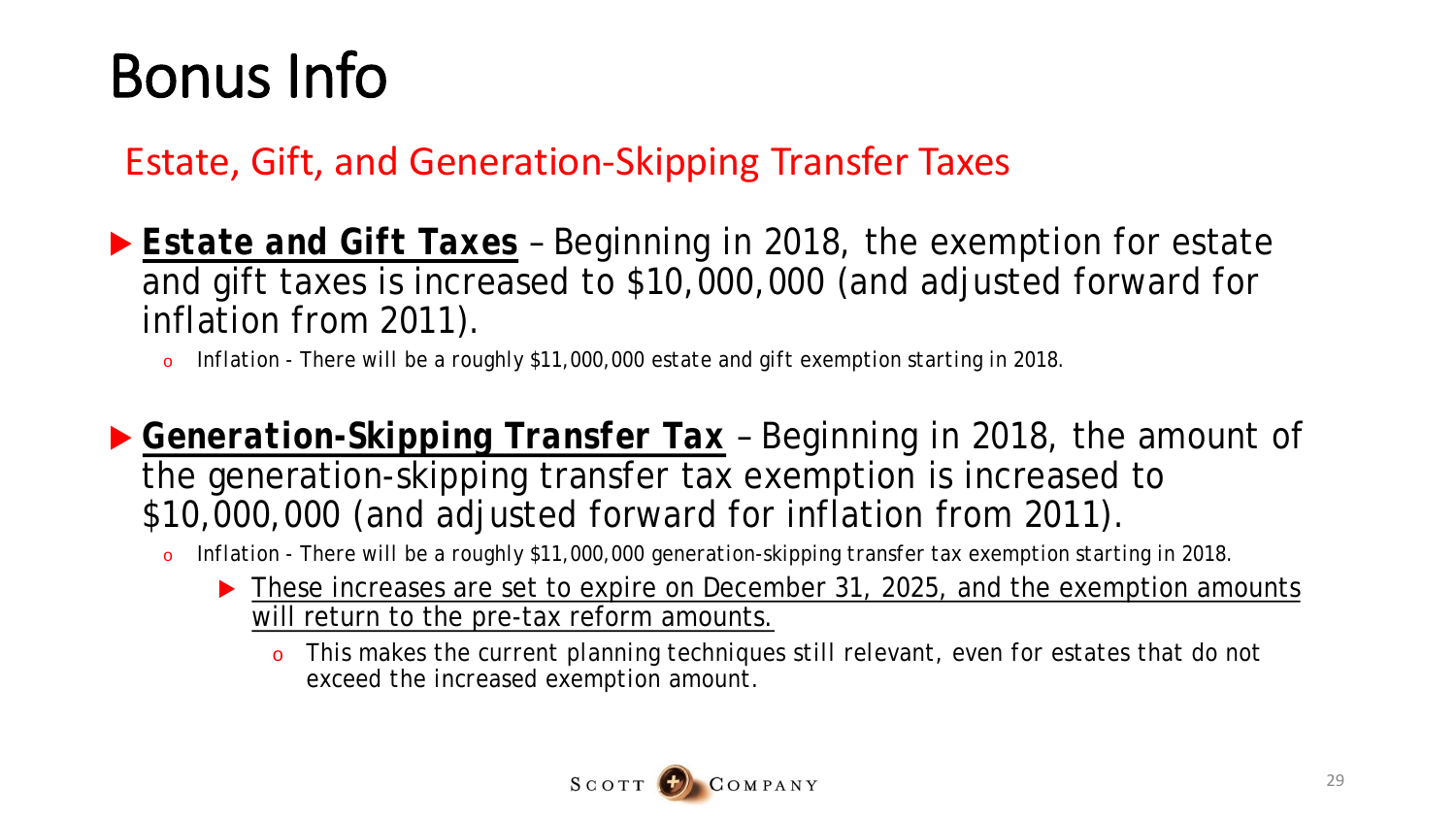## More Bonus Info – Individual Tax Changes

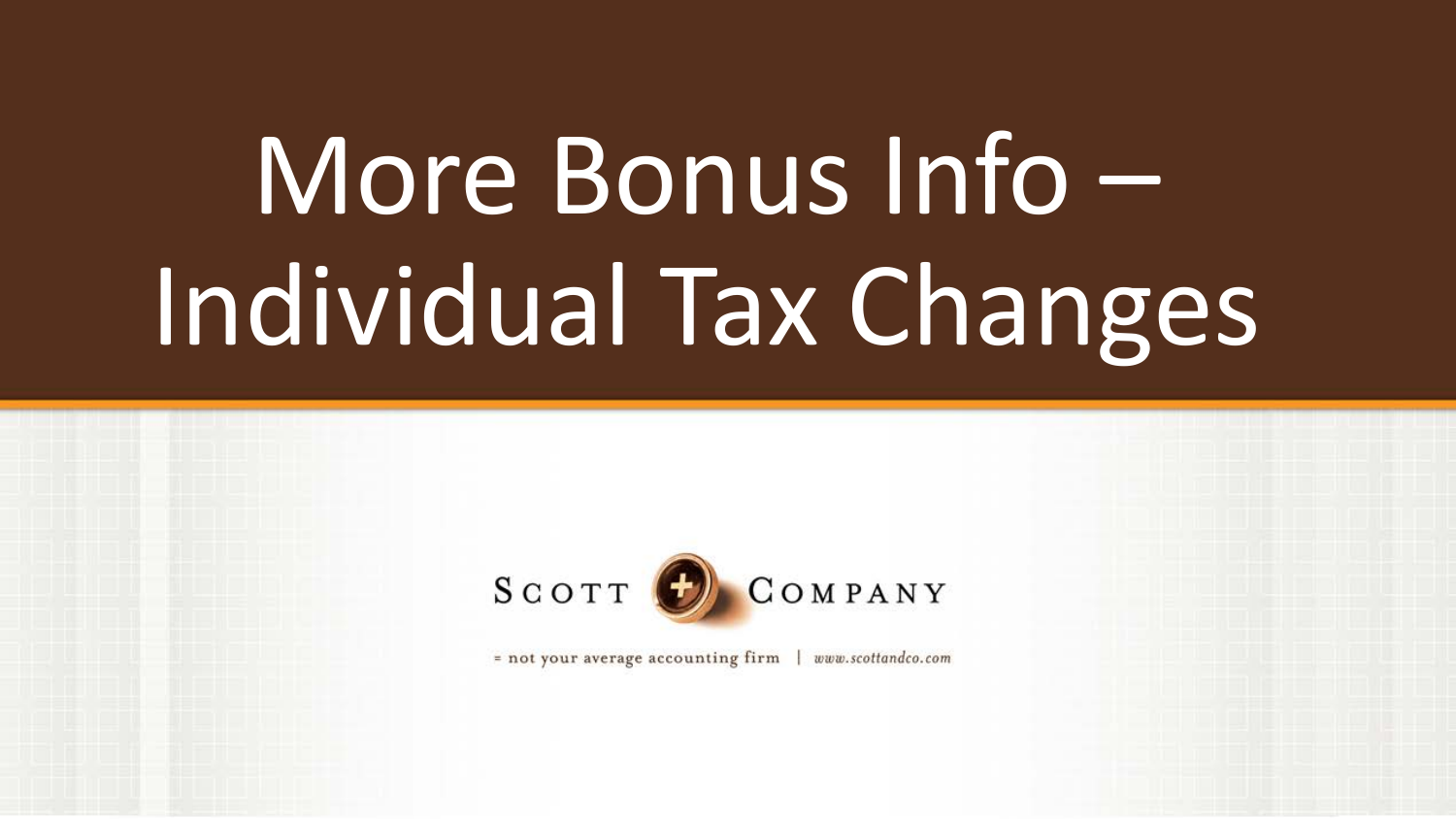#### Ordinary Income Tax Rates 2017 Tax Year

The current seven tax bracket system is retained, but the rates are lowered for all taxpayers. Below are the current rates for 2017.

| <b>Tax</b><br>Rate | <b>Married Filing</b><br><b>Jointly and Surviving</b><br><b>Spouse</b> | <b>Single</b>       | <b>Head of</b><br><b>Household</b> | <b>Married Filing</b><br><b>Separately</b> | <b>Estates &amp; Trusts</b> |
|--------------------|------------------------------------------------------------------------|---------------------|------------------------------------|--------------------------------------------|-----------------------------|
| 10%                | $$0-$18,650$                                                           | $$0-9,325$          | $$0-$13,350$                       | $$0-$9,325$                                | N/A                         |
| 15%                | \$18,650-\$75,900                                                      | \$9,325-\$37,950    | \$13,350-50,800                    | \$9,325-\$37,950                           | $$0-$2,550$                 |
| 25%                | \$75,900-153,100                                                       | \$37,950-\$91,900   | \$50,800-\$131,200                 | \$37,950-\$76,550                          | \$2,550-\$6,000             |
| 28%                | \$153,100-233,350                                                      | \$91,900-\$191,650  | \$131,200-\$212,500                | \$76,550-\$116,675                         | \$6,000-\$9,150             |
| 33%                | \$233,350-416,700                                                      | \$191,650-\$416,700 | \$212,500-\$416,700                | \$116,675-\$208,350                        | \$9,150-\$12,500            |
| 35%                | \$416,700-\$470,700                                                    | \$416,700-\$418,400 | \$416,700-\$444,550                | \$208,350-\$235,350                        | N/A                         |
| 39.6%              | Over \$470,700                                                         | Over \$418,400      | Over \$444,550                     | Over \$235,350                             | Over \$12,500               |

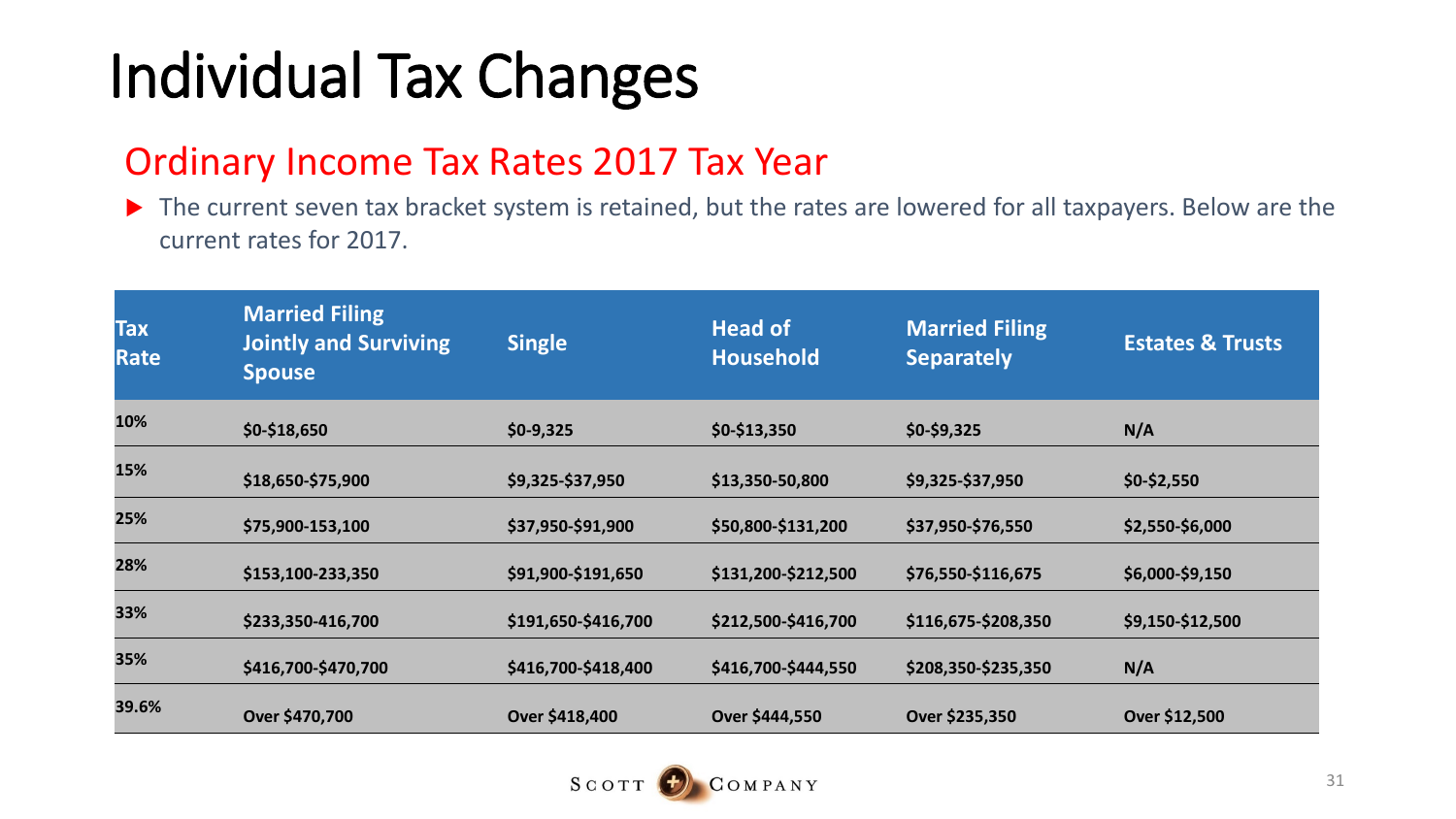#### Ordinary Income Tax Rates 2018 Tax Year (inflation adj. through 2025)

The current seven tax bracket system is retained, but the rates are lowered for all taxpayers and the thresholds are adjusted below. These rates and other changes are effective 2018 through 2025.

| <b>Tax</b><br>Rate | <b>Married Filing</b><br><b>Jointly and Surviving</b><br><b>Spouse</b> | <b>Single</b>     | <b>Head of</b><br><b>Household</b> | <b>Married Filing</b><br><b>Separately</b> | <b>Estates &amp; Trusts</b> |
|--------------------|------------------------------------------------------------------------|-------------------|------------------------------------|--------------------------------------------|-----------------------------|
| 10%                | $$0-$19,050$                                                           | $$0-9,525$        | $$0-$13,600$                       | $$0-$9,525$                                | $$0-$2,550$                 |
| 12%                | \$19,050-77,400                                                        | \$9,525-38,700    | \$13,600-51,800                    | \$9,525-38,700                             | N/A                         |
| 22%                | \$77,400-165,000                                                       | \$38,700-82,500   | \$51,800-82,500                    | \$38,700-82,500                            | N/A                         |
| 24%                | \$165,000-315,000                                                      | \$82,500-157,500  | \$82,500-157,500                   | \$82,500-157,500                           | \$2,550-9,150               |
| 32%                | \$315,000-400,000                                                      | \$157,500-200,000 | \$157,500-200,000                  | \$157,500-200,000                          | N/A                         |
| 35%                | \$400,000-600,000                                                      | \$200,000-500,000 | \$200,000-500,000                  | \$200,000-300,000                          | \$9,150-\$12,500            |
| 37%                | Over \$600,000                                                         | Over \$500,000    | Over \$500,000                     | Over \$300,000                             | Over \$12,500               |

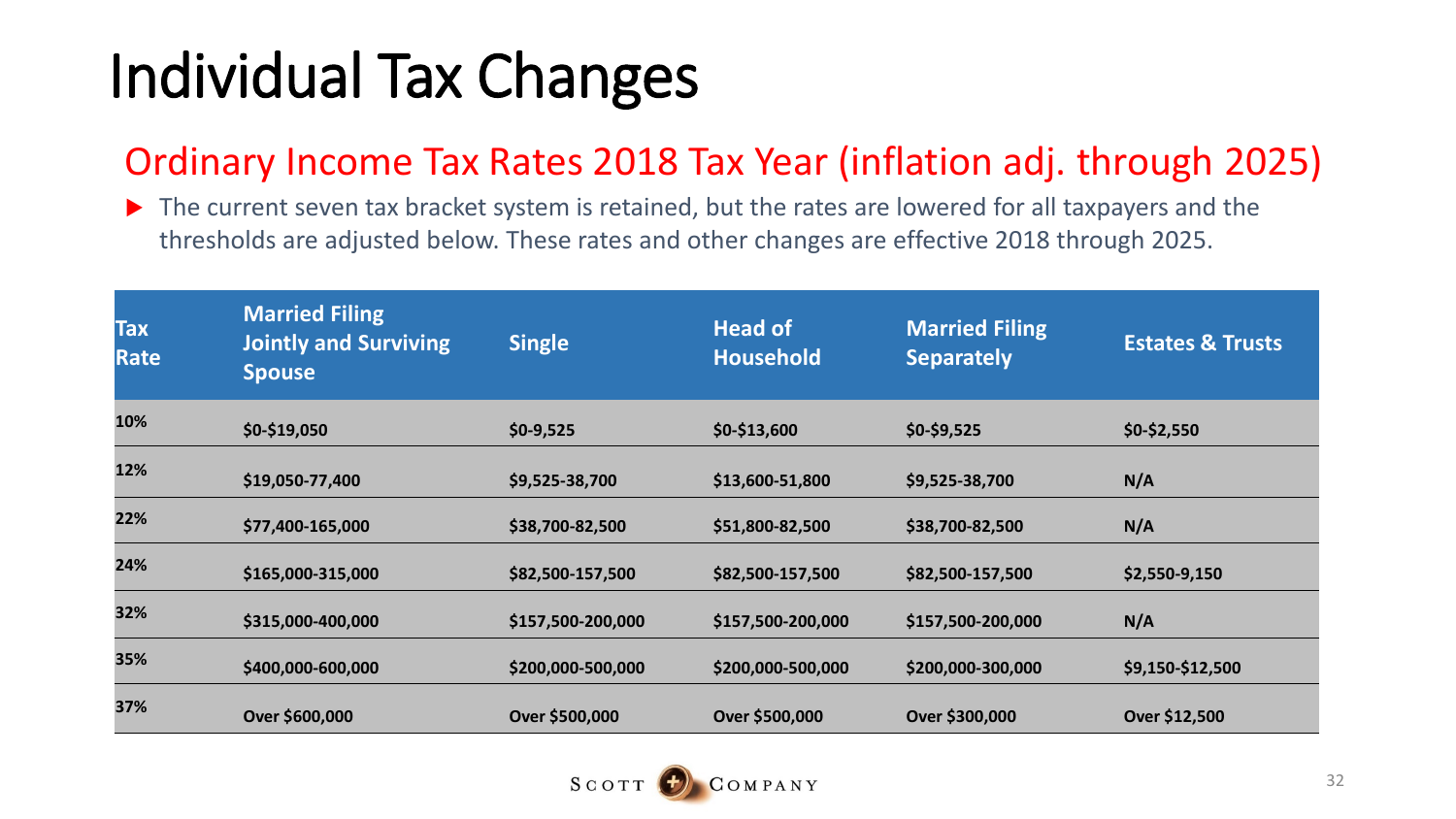#### Kiddie Tax

- Children that are subject to the "Kiddie Tax" will have two different tax regimes for their earned and unearned income:
	- o Earned Income: Taxed at the rates applied to single filers.
	- o Unearned Income: Taxed at ordinary income and preferential rates applied to trusts and estates.
		- *Children will no longer be subject to their parents' tax rate.*
		- *Ages for application of kiddie tax are unchanged*

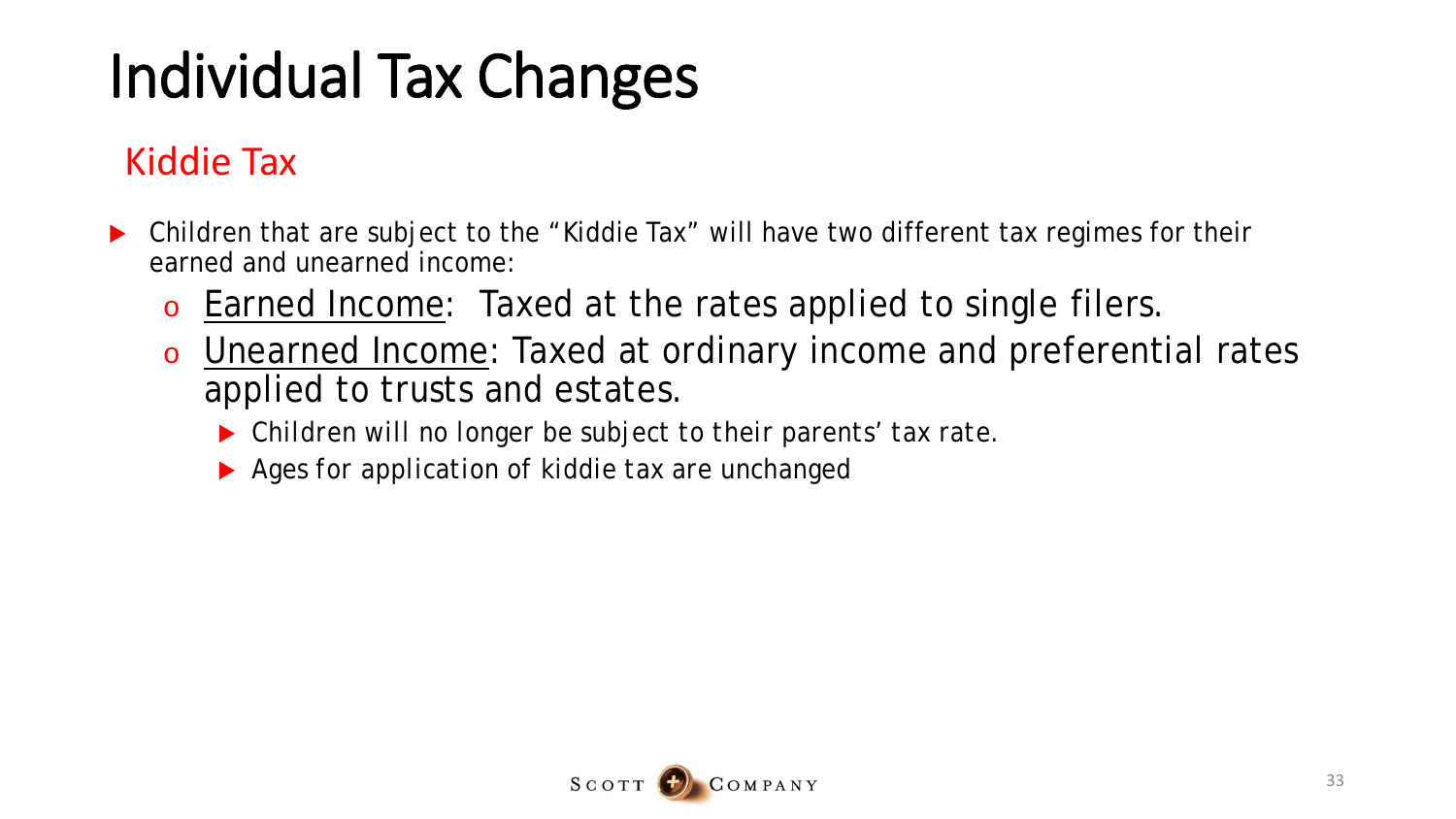Above-the-Line Deductions

- *Moving Expenses* Suspended through tax year 2025; however, still available for members of the U.S. military who move pursuant to a military order.
- *Alimony* Effective for divorce or separation agreements entered into after December 31, 2018\*:
	- o Deduction The deduction for alimony or separate maintenance payments is repealed.
	- o Inclusion The inclusion of income by the recipient is repealed.
		- *Existing alimony or separate maintenance agreements are grandfathered, as are modifications to existing agreements.* 
			- *\*Please note the 1-year delay on the implementation of this provision*

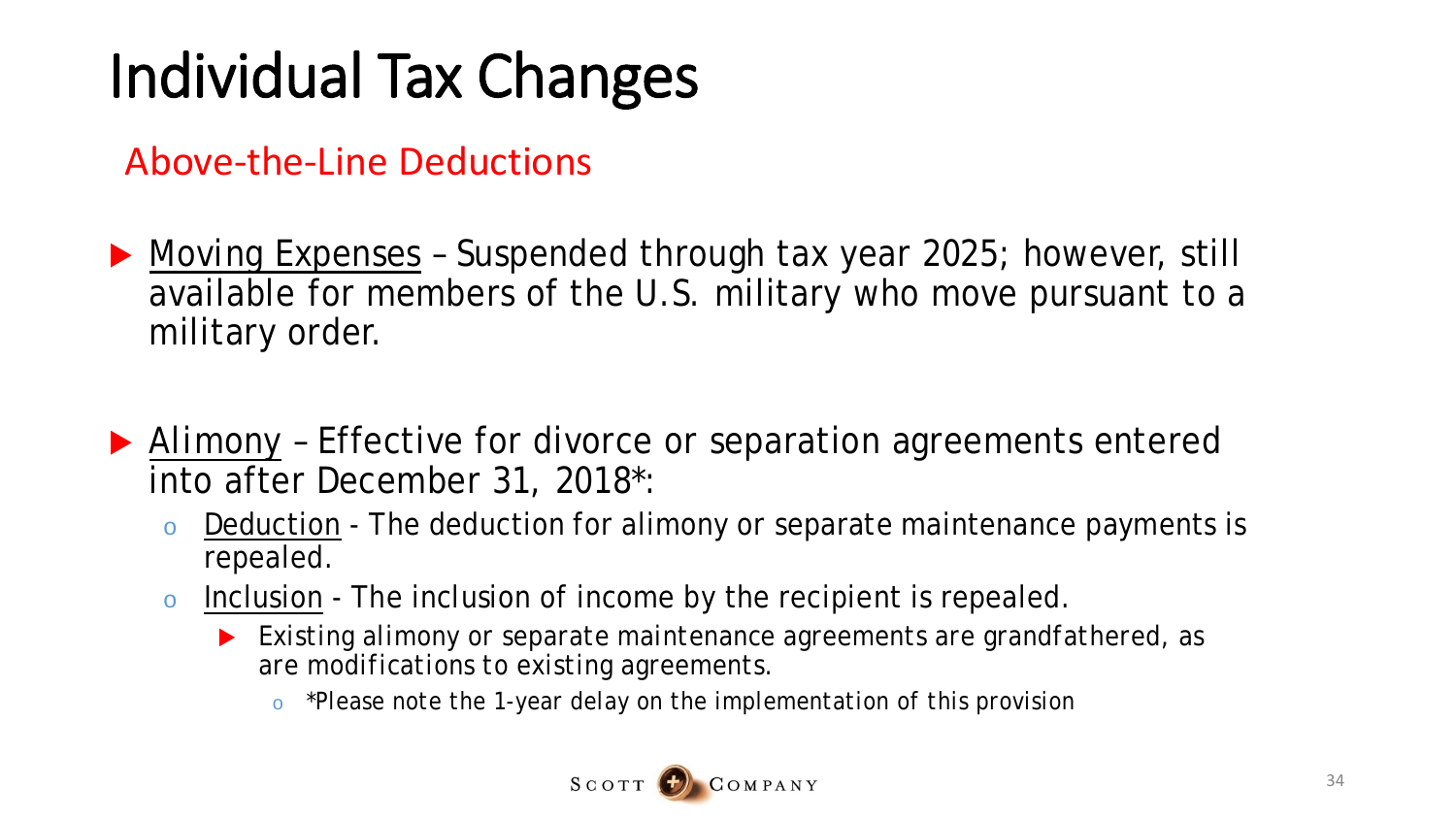#### Standard Deduction & Personal Exemptions

The standard deduction is increased to the following amounts:

- o Married Filing Jointly: \$24,000 (up from \$12,700)
- o Head-of-Household: \$18,000 (up from \$9,350)
- o All Other Taxpayers: \$12,000 (up from \$6,350)
	- *The deduction is indexed for inflation in future years, 2018-2025*
- The personal exemption is suspended through tax year 2025.
	- o The personal exemption for estates and trusts remains at \$100 (complex), \$300 (simple), \$600 (estates).

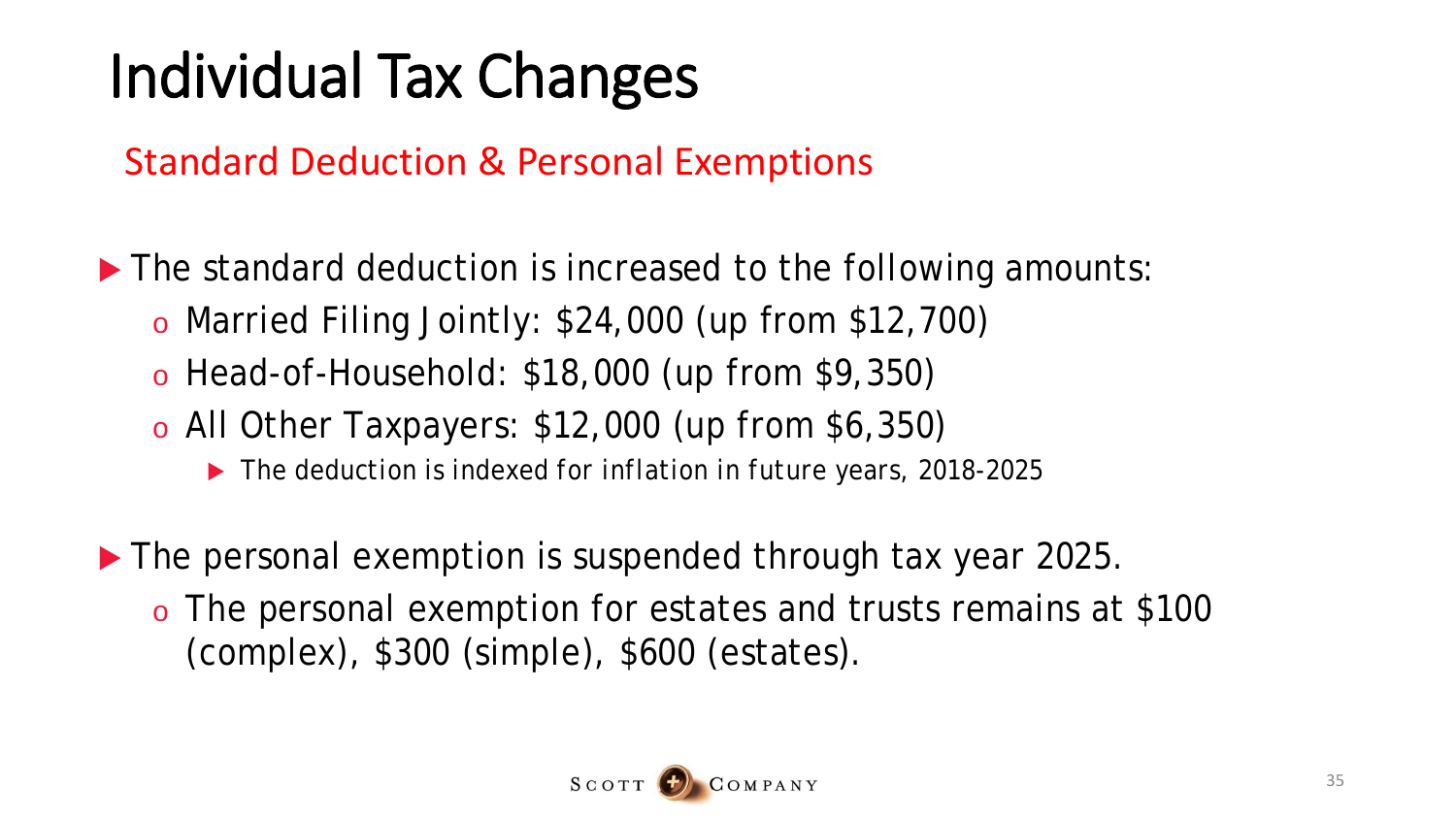#### Itemized Deductions

 *Medical Expenses* – The AGI threshold is lowered from 10% to 7.5% for all taxpayers for tax years 2017 and 2018.

- *State and Local Taxes* Taxpayers are permitted a maximum \$10,000 deduction (2018 – 2025) on the sum of:
	- o (i) state and local real property taxes,
	- o (ii) state and local personal property taxes, and
	- o (iii) state and local income taxes (or sales tax, if elected).
		- *This limitation does not apply to real property taxes and personal property taxes paid or accrued in carrying on a trade or business.*

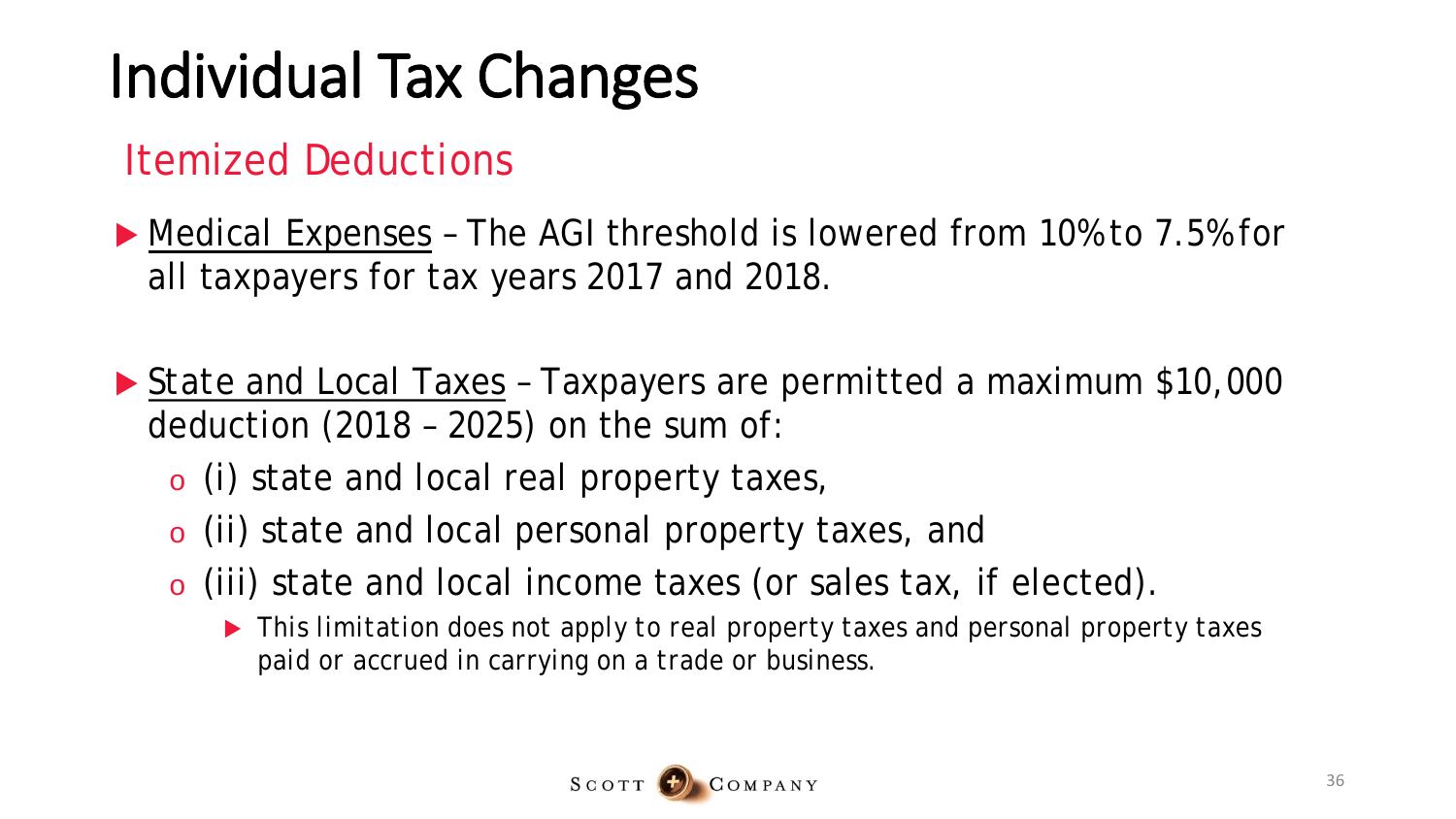Itemized Deductions (Continued)

- *Mortgage Interest –* Taxpayers are permitted to deduct the interest paid on acquisition indebtedness of up to \$750,000.
	- o *Debt incurred on or before December 15, 2017, is grandfathered under the previous law of interest paid on acquisition indebtedness of up to \$1,000,000.*

 *Home Equity Interest –* The deduction for interest paid on home equity indebtedness is suspended. No grandfather provision for home equity interest.

 $\triangleright$  Both effective 2018-2025

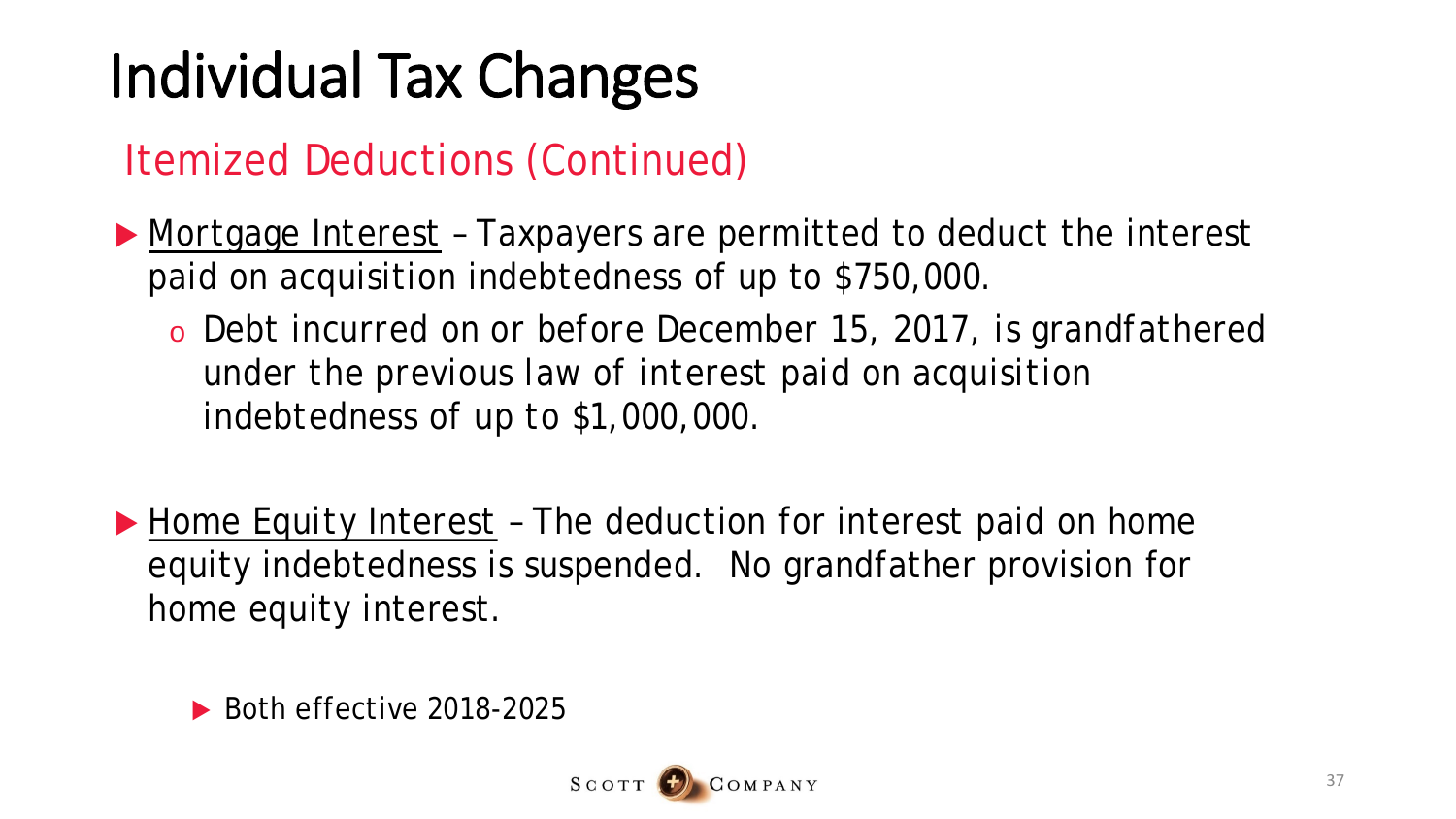Itemized Deductions (Continued)

- *Charitable Contributions* Three modifications for years 2018-2025:
	- o (1) Cash contributions to public charities now have a 60 percent of AGI limitation (previously it was 50 percent).
	- o (2) Denial of charitable deduction for payments made in exchange for athletic seating rights (previously able to deduct 80 percent of amounts paid).
	- o (3) Removal of substantiation exception for certain contributions reported by the charitable organization.

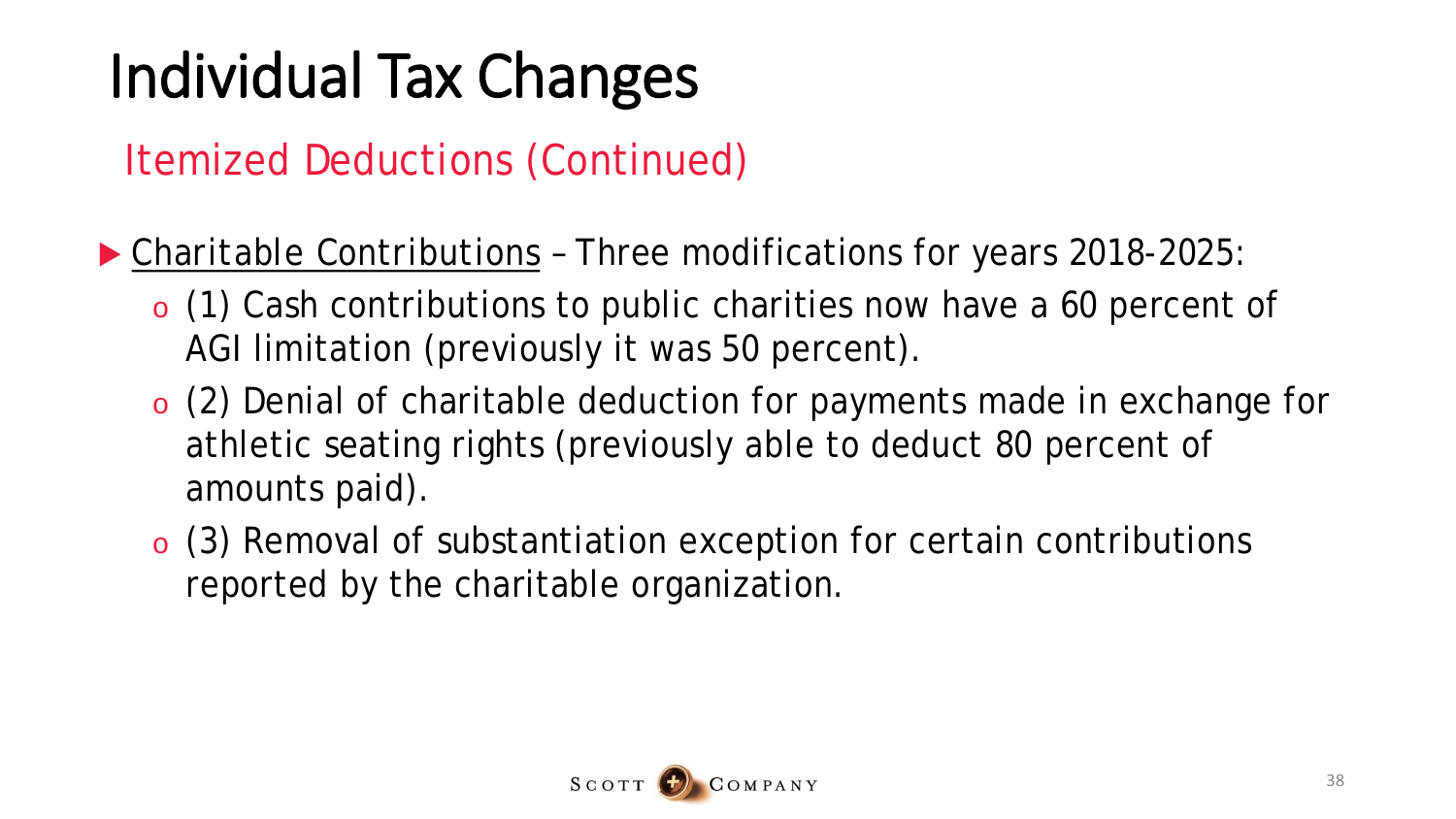Itemized Deductions (Continued)

- *Casualty Losses* Suspended through tax year 2025, unless the loss is attributable to a Federally declared disaster loss.
	- o *If a taxpayer has a personal casualty loss gain, they may deduct personal casualty losses not attributable to a Federal declared disaster loss in the amount equal to no more than the personal casualty loss gain.*
- *Wagering Transactions* In addition to the limitation on gambling losses, expenses incurred in carrying on any wagering transaction are also limited to the extent of gambling winnings.

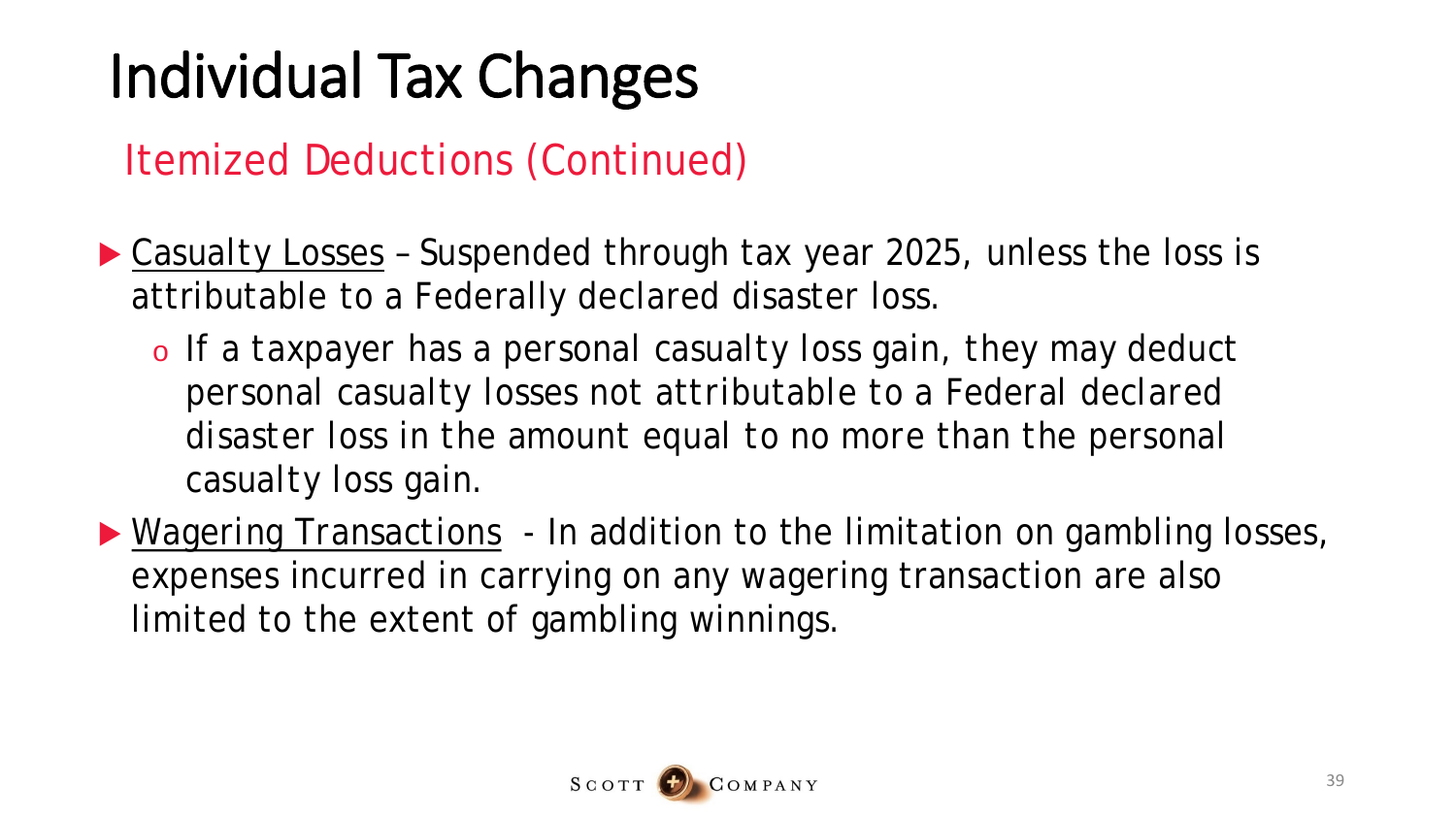Itemized Deductions (Continued)

 *Miscellaneous Itemized Deductions Subject to 2-percent floor -* These have been suspended through 2025 and include:

- ▶ investment fees and expenses
- ▶ tax preparation fees
- **D** unreimbursed business expenses

 *"Pease" Limitation* – Repeals the overall limitation on itemized deductions through 2025.

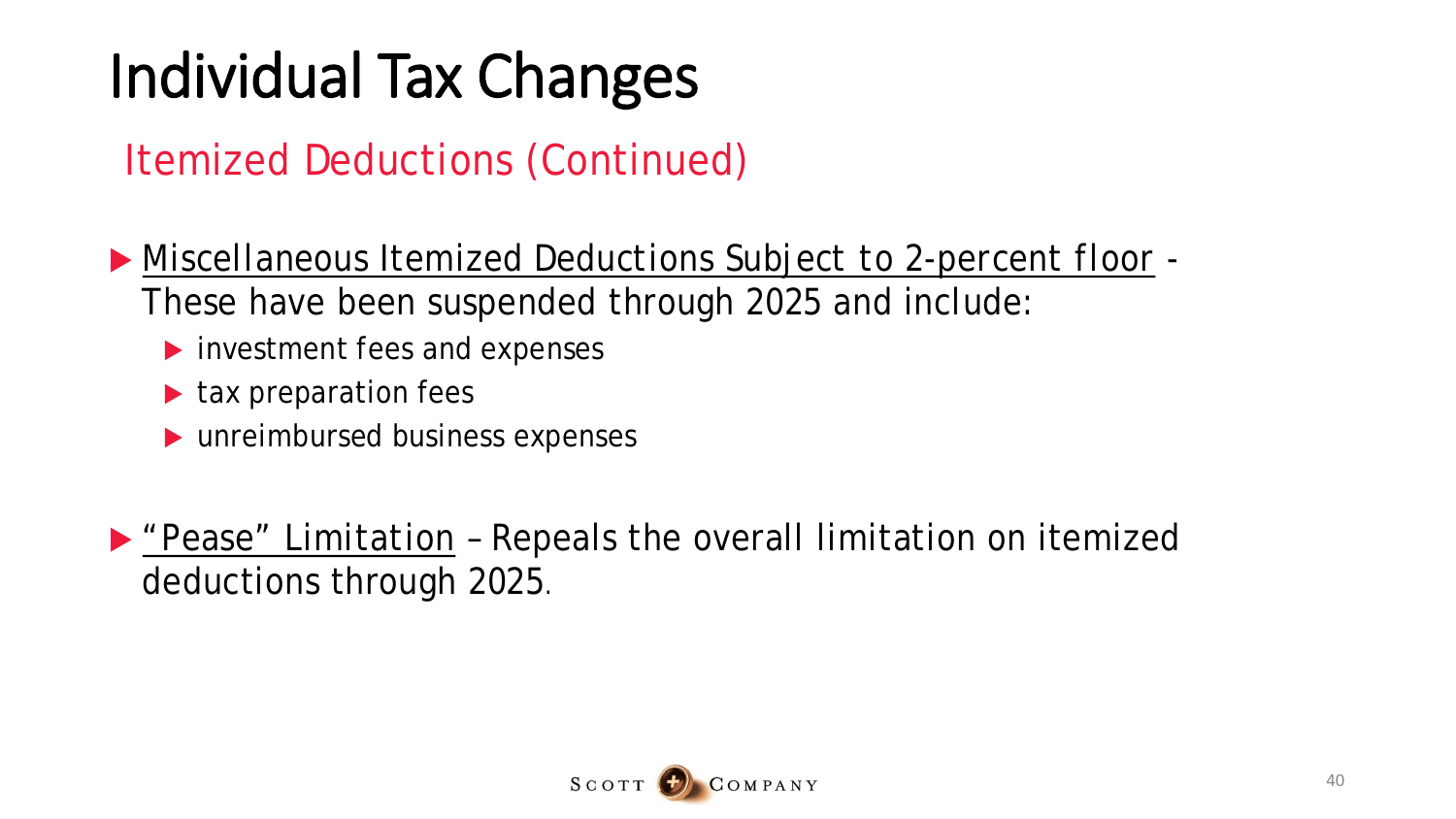Alternative Minimum Tax (AMT)

- The individual AMT has been retained.
	- o The exemption amounts have been increased to the following thresholds:
		- Joint Filers: \$109,400 (\$54,700 for MFS)
		- All other Filers: \$70,300
	- o The exemption phase-out thresholds are increased to:
		- Joint Filers: \$1,000,000
		- All other Filers: \$500,000
		- Trusts and Estates Remains unchanged.
	- Many of the tax preference items that are AMT addbacks have been suspended.

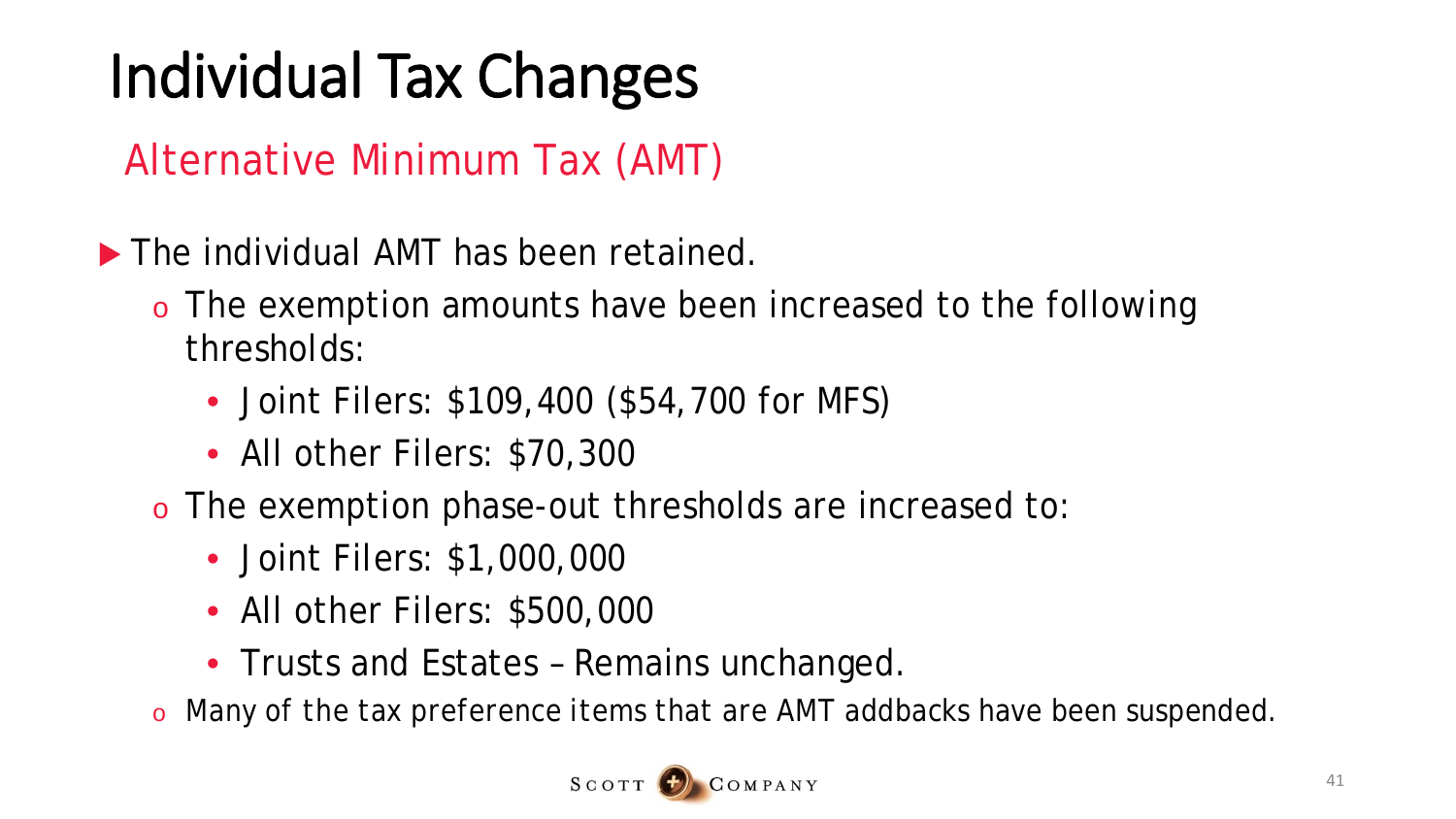#### Business Losses

- *Businesses Losses* For 2018-2025 business losses are only permitted in the current year to the extent that they do not exceed the sum of:
	- o (i) Taxpayer's gross income and
	- o (ii) \$500,000 for joint filers or \$250,000 for other taxpayers
		- **Excess businesses losses will be disallowed and added to the taxpayer's net operating** loss (NOL) carryforward.
			- o Carryforwards are limited to the lesser of:
				- (i) the carryforward amount or
				- (ii) 80-percent of taxable income determined without regard to the NOL deduction.
		- *For pass-through entities, this is applied at the partner/shareholder level.*

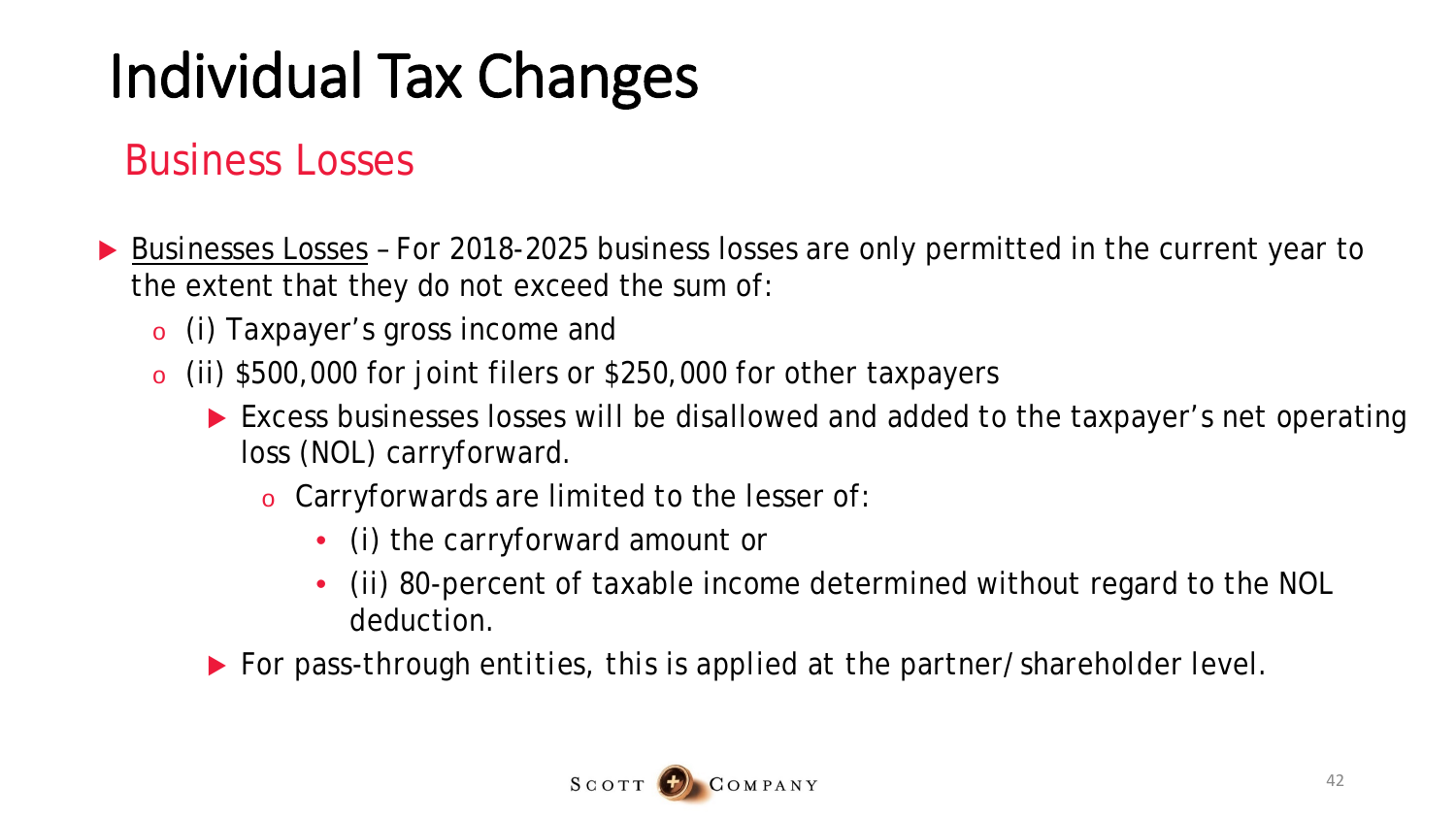#### Miscellaneous Provisions

- *Inflation Adjustments –* Inflation will be now measured using the Chained Consumer Price Index (C-CPI). This method is a generally slower inflationary adjustment than the current Consumer Price Index (CPI).
	- o This provision is permanent.
- *Child Tax Credit – For 2018 – 2025* Increased to \$2,000 per qualifying child, with up to \$1,400 being refundable. Also, there is a new \$500 non-child dependent credit.
	- o Qualifying Child is defined as a dependent who is under the age of 17 at the end of the tax year.
		- *Credit starts to phase-out for joint filers at AGI of \$400,000 and for other filers at AGI of \$200,000.*
- *Sec 529 Savings Plans –* For distributions after Dec. 31, 2017, "qualified higher education expenses" include tuition at an elementary or secondary public, private, or religious school, up to a \$10,000 limit per tax year.

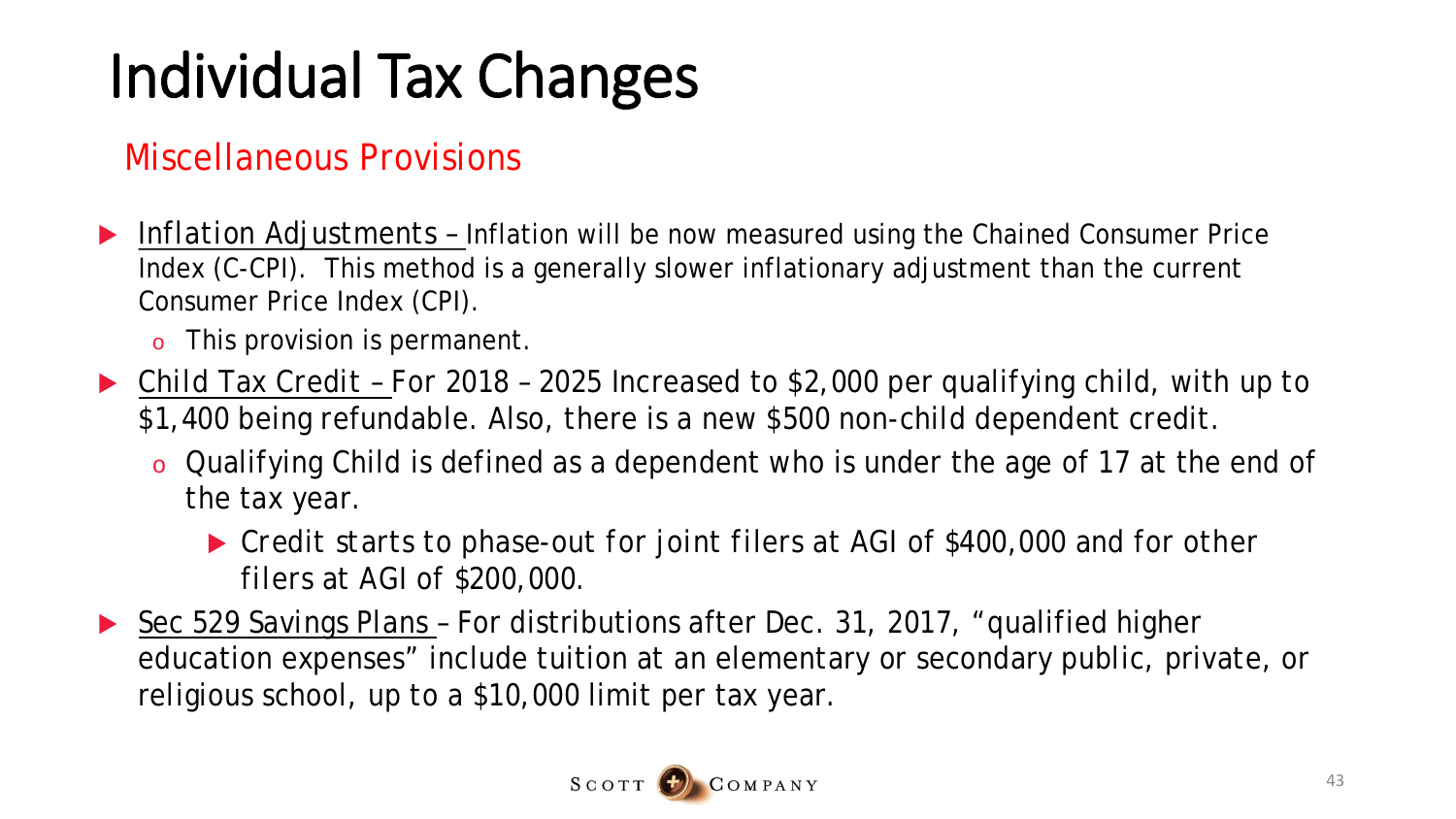

= not your average accounting firm www.scottandco.com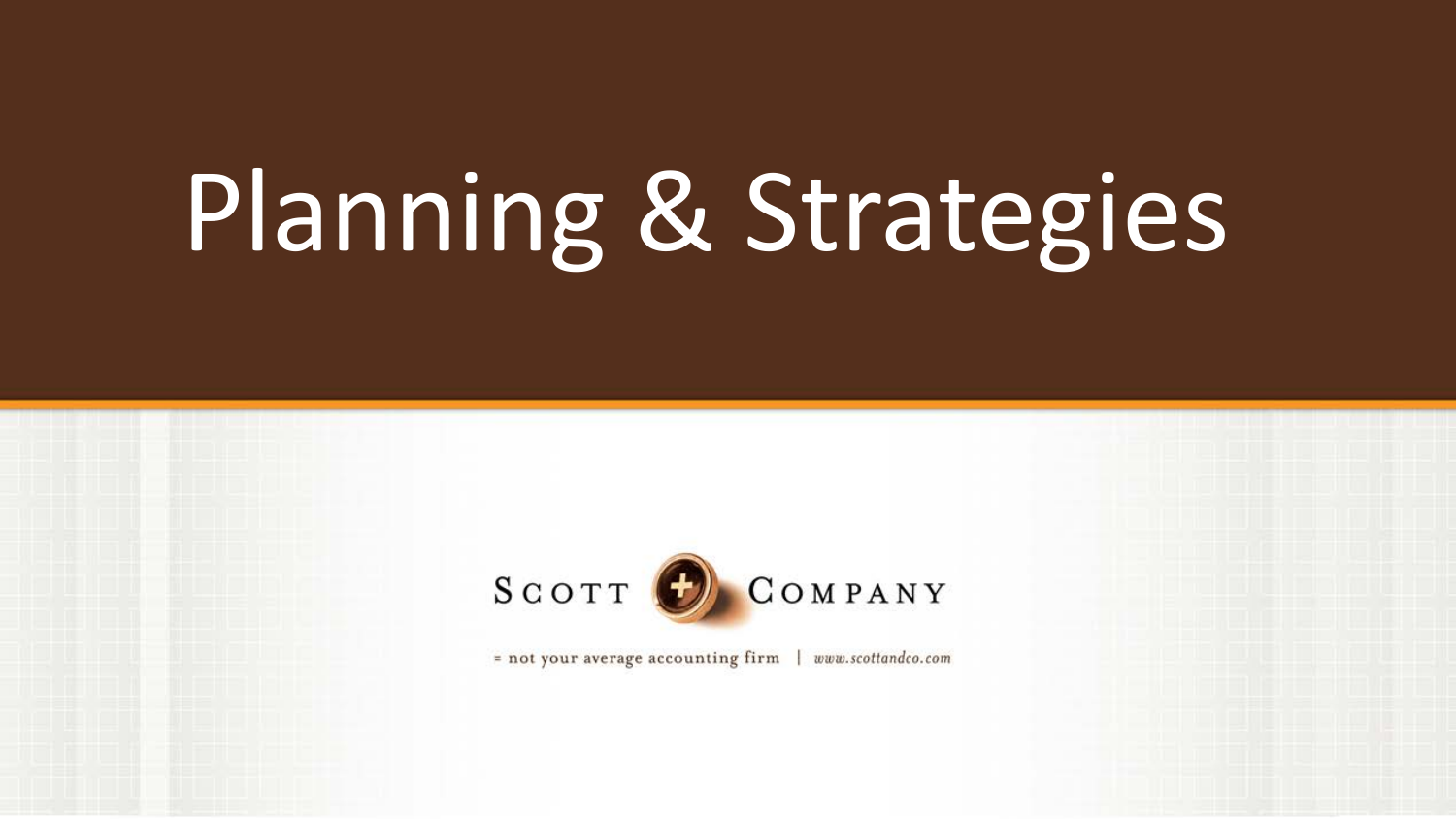#### Individuals

- *Increased Standard Deduction*
	- o Bunching Strategies to maximize itemized deductions
		- *Defer/Accelerate Income - examples*
			- o Large gain on sale of stock/mutual funds could cause you to lose medical deductions since it raises the 7.5% of AGI amount
			- o Plan for best year to receive W-2 bonus payments from employer if possible
			- o Other phase outs based on income such as child tax credits, new pass-through deduction
		- *Defer/Accelerate Itemized Deductions - examples*
			- o Plan elective medical procedures to bunch with other medical expenses to exceed the 7.5% of AGI amount
			- o Plan your charitable giving to make sure you can itemize at least every other year

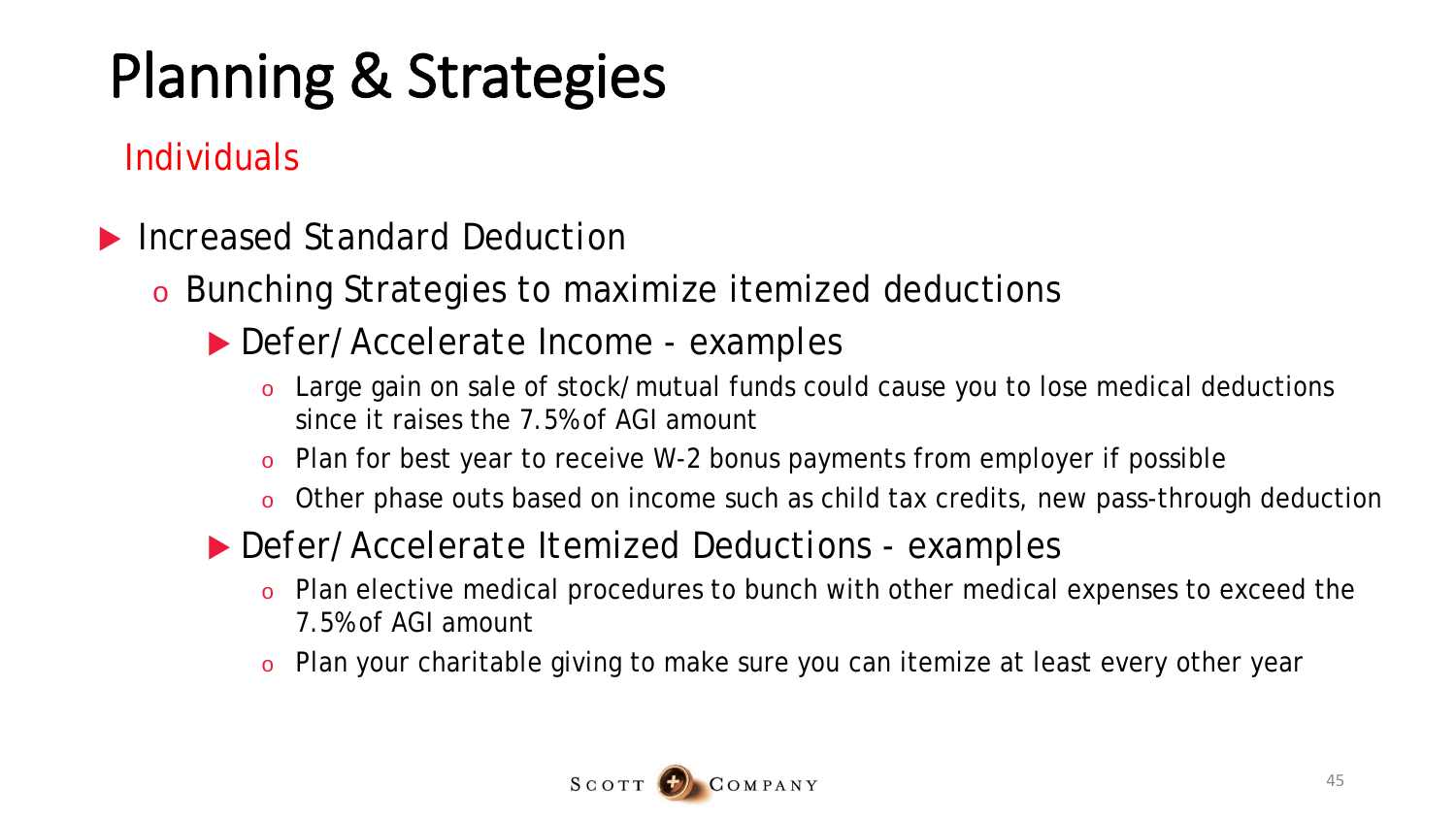#### Individuals

- *Increased Standard Deduction*
	- o Case Study Married taxpayers with:

#### *2018*

- o \$150,000 income
- o \$10,000 mortgage interest
- o \$8,000 state & local tax
- $\circ$  \$5,000 charity

#### *2019*

- o \$160,000 income
- o \$9,500 mortgage interest
- o \$8,500 state & local tax
- o \$5,000 charity

|                          | <b>No bunching</b> |          | <b>Bunching</b><br><b>Charity</b> |          |
|--------------------------|--------------------|----------|-----------------------------------|----------|
| Year                     | 2018               | 2019     | 2018                              | 2019     |
| Income                   | 150,000            | 160,000  | 150,000                           | 160,000  |
| <b>Deductions</b>        | (24,000)           | (24,000) | (24,000)                          | (28,000) |
| <b>Taxable</b><br>income | 126,000            | 136,000  | 126,000                           | 132,000  |

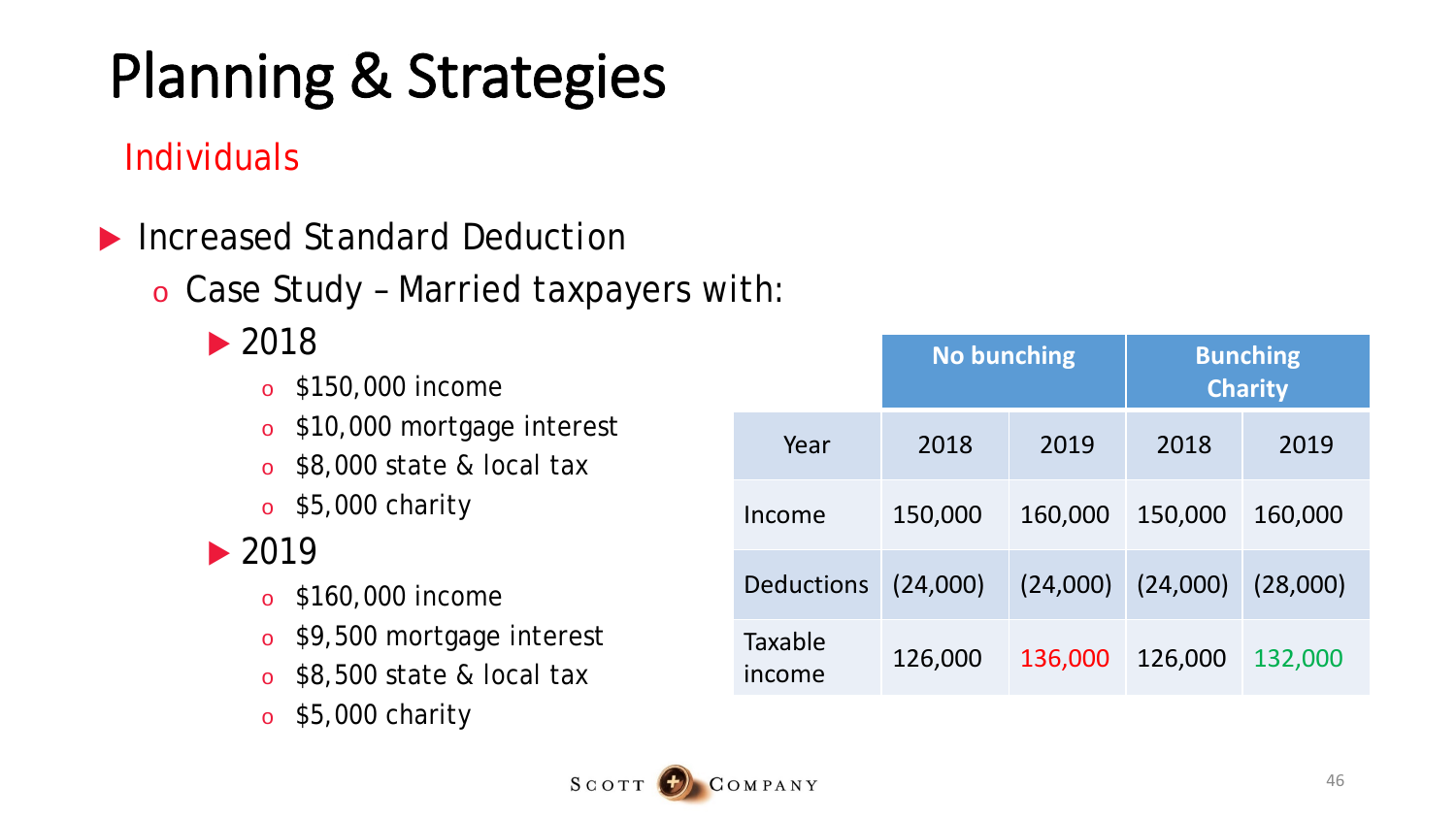#### **Businesses**

- *Depreciation*
	- o Cost Segregation Study to re-characterize components of real property from long to short life
	- o Take advantage of new bonus depreciation and Sec 179 rules
	- o Be careful with interplay between this strategy and new deductible interest limits after 2021. More depreciation expense results in lower taxable income which limits interest.
	- o Also remember new excess business loss and NOL rules might limit current year benefit of big deductions

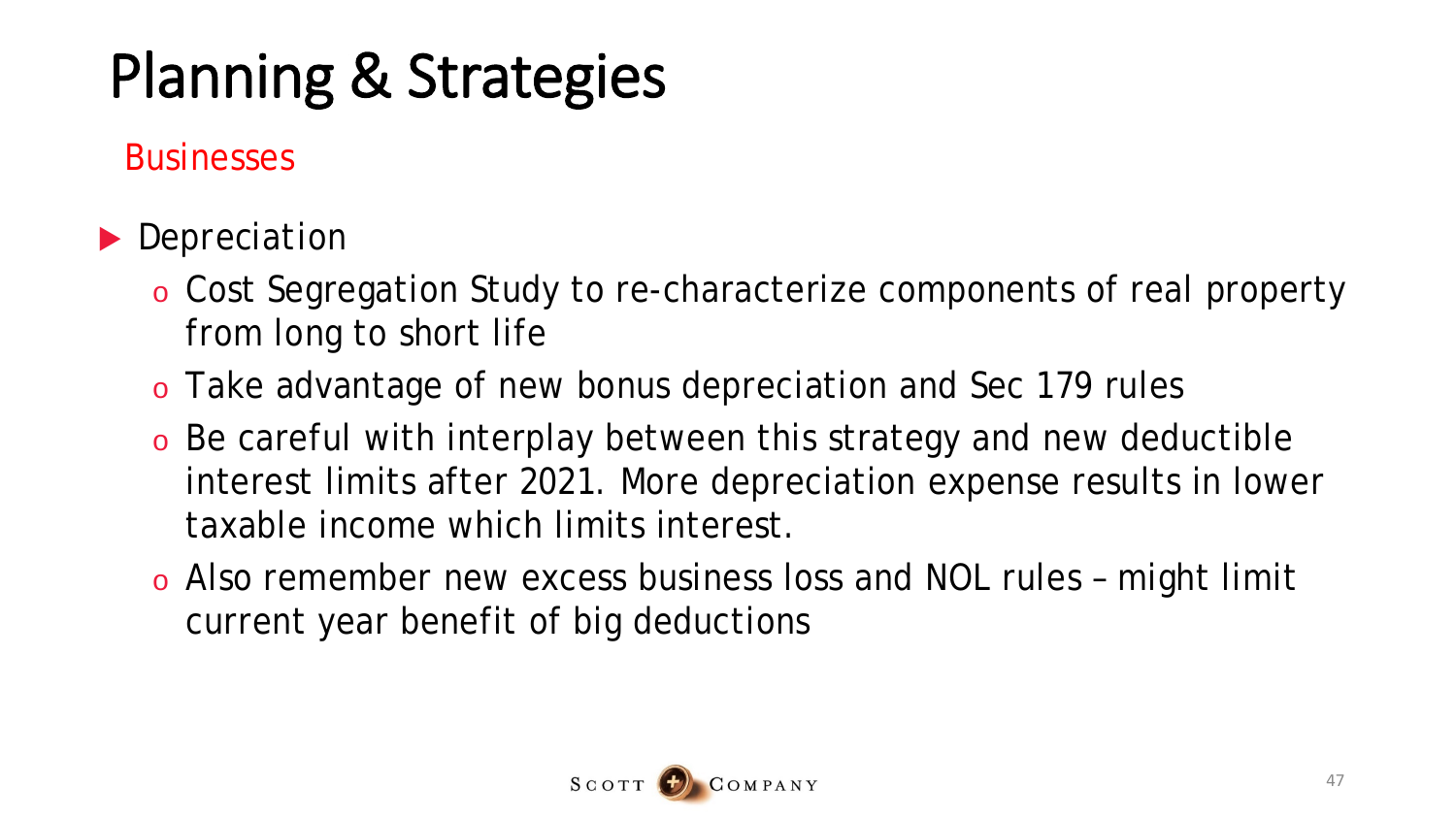## Contact

### Tony Perricelli

[tperricelli@scottandco.com](mailto:tperricelli@scottandco.com)

Twitter @tonypcpa

**Scott and Company 1441 Main Street, Suite 800 Columbia, SC 29201 803.256.6021**